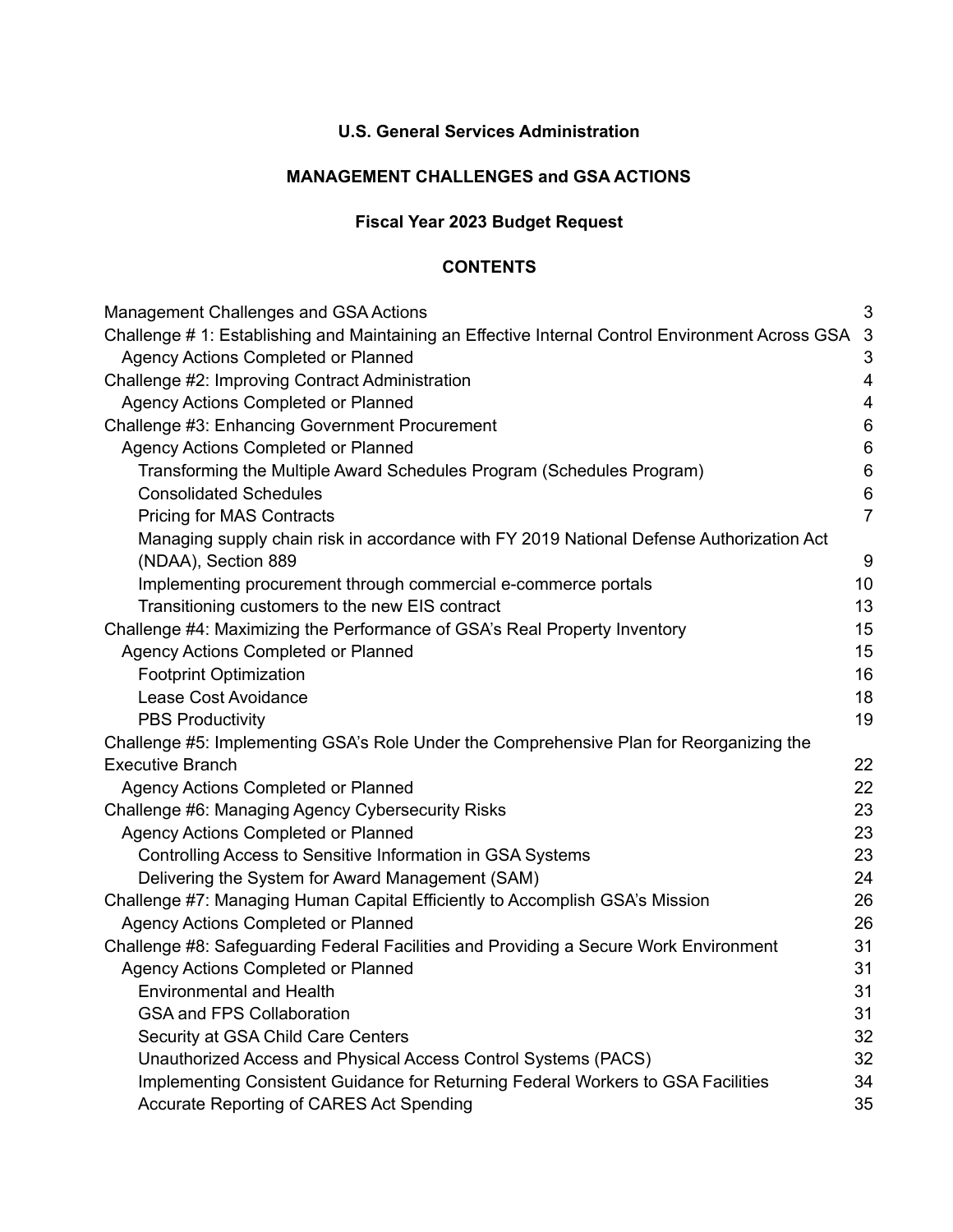### <span id="page-1-0"></span>**Management Challenges and GSA Actions**

The sections below summarize the management challenges listed by the GSA Inspector General and initially reported in GSA's FY 2021 Annual Financial Report on November 15, 2021. In all cases, GSA's budget addresses each management challenge by providing the necessary funding for the office charged with addressing the challenge.

# <span id="page-1-1"></span>**Challenge # 1: Establishing and Maintaining an Effective Internal Control Environment Across GSA**

### <span id="page-1-2"></span>**Agency Actions Completed or Planned**

As the U.S. General Services Administration (GSA) Office of Inspector General (OIG) recommends, GSA will continue its efforts to strengthen its systems of internal control in fiscal year (FY) 2022 and beyond. Support of our Federal partners and the American public requires that GSA maintain a strong internal control environment to safeguard the organization and its assets, advance mission objectives, optimize compliance and effectiveness, and minimize risks. Our internal control environment must be resilient and responsive to new opportunities, challenges, and priorities. In FY 2021, GSA continued to strengthen its internal control environment and its resilience through multiple efforts:

- **Reinforced enterprise-wide accountability and issue resolution** in monthly senior leader meetings, co-chaired by the Deputy Administrator and the Chief Financial Officer (CFO). These discussions focus senior leaders on agency-wide issue resolution, areas of high risk or impact, and actionable priorities. The resulting collaboration and transparency have strengthened compliance and accountability across GSA.
- **Improved contract administration** by strengthening policy, addressing performance and training needs of acquisition professionals, and implementing contract administration process improvements, as stated by the OIG. GSA streamlined its process related to contractor access card deactivation and collection, and strengthened management oversight. GSA continues to apply process and automation improvements as it develops solutions in other areas.
- **Realigned audit management and accountability processes and staff** to the Office of the Chief Financial Officer, which structurally aligned that staff with several enterprise-wide functions, including the internal control program, enterprise risk management, performance improvement, and process improvement/automations. By leveraging their combined expertise, GSA gained insights into program performance and the capability to strengthen operations and controls through the use of automation and process improvement.

GSA recognizes that it is essential to maintain a relationship with the OIG that improves GSA programs and operations. In all efforts, including with respect to GSA's COVID-19 response, GSA has sought to maintain the agency's high standards for responsiveness to OIG and others, while seeking to identify and understand emergent issues in a dynamic environment.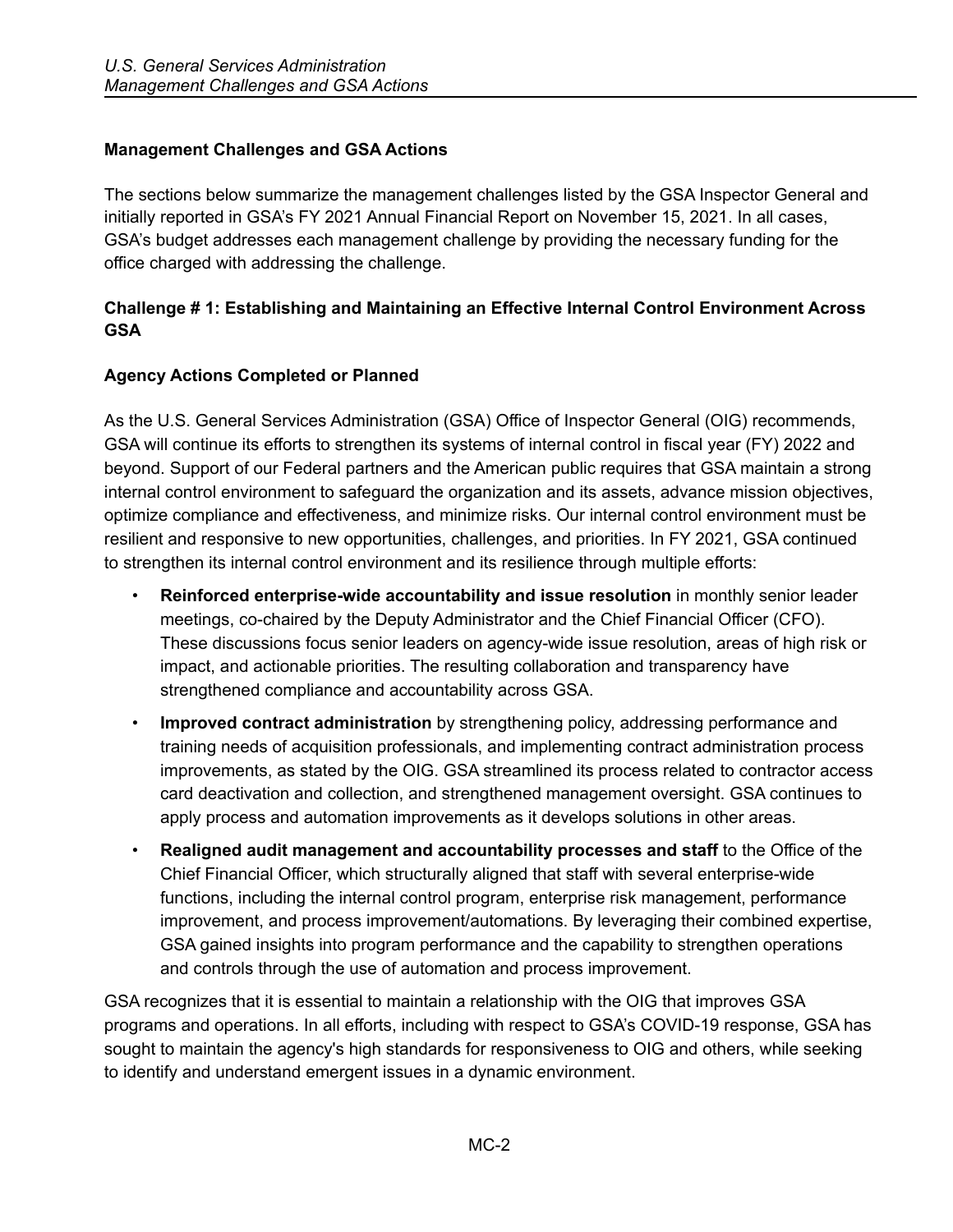GSA will continue to build upon these efforts and make meaningful progress on internal controls and in resolving audit issues in FY 2022.

#### <span id="page-2-0"></span>**Challenge #2: Improving Contract Administration**

#### <span id="page-2-1"></span>**Agency Actions Completed or Planned**

The advancement of key controls and increased oversight remains a top priority for GSA, and the agency is confident that its actions have already resulted in meaningful improvements to internal controls within the contract administration landscape.

On February 12, 2020, the GSA Administrator issued a memo to the Heads of Services and Staff Offices, spurring several agency-wide corrective action plans elevating the focus on contract administration, improving accountability, and strengthening internal controls.

- **Elevated focus on Contract Administration** GSA's CFO hosts monthly audit meetings, bringing various stakeholders together, to monitor the status of GSA's response to audits and Procurement Management Reviews.
- **COR critical elements in performance plans** A new mandatory acquisition critical element was developed to establish common performance elements for GSA Contracting Officer's Representatives (COR) and included in all applicable performance plans beginning FY 2021.
- **Personal Identity Verification (PIV) card controls strengthened** An agency-wide working group was created to place greater focus on the process of returning GSA access cards at the completion of a contract or termination of building access. [Change](https://www.acquisition.gov/sites/default/files/archives/loose_leaf/GSAM_Latest_Change_Order_1322020525.pdf) 132 dated July 26, 2021, amended the General Services Acquisition Regulation under clause 552.204-9 to clarify where the contractor can find PIV requirements and added more detailed procedures for credentialing management under GSAM 504.1370.
	- Mandatory HSPD-12 Training Agency-wide mandatory HSPD-12 training was developed and deployed as an annual training requirement for all Requesting Officials (RO).
	- PIV Dashboard A dashboard was created to illustrate active GSA access cards and expirations by contract. ROs can see all credentialed contractor personnel in one place for greater visibility and management oversight.

GSA's Service and Staff Offices have worked, in alignment with agency initiatives, to develop complementary policy and process improvements to align with the agency's targeted focus on improving contract administration. The Federal Acquisition Service (FAS) has issued several policies that support improved contract administration: 1) **PAP 2020-04 FAS Contract File [Standards](https://hallways.cap.gsa.gov/app/#/)** and 2) FAS PAP 2020-03 FAS Contracting Officer's [Representative](https://hallways.cap.gsa.gov/app/#/gateway/fas-acquisition-policy-library/57538/pap-2020-03-fas-contracting-officer-s-representative-function-standard-operating-procedures) Function Standard Operating [Procedures](https://hallways.cap.gsa.gov/app/#/gateway/fas-acquisition-policy-library/57538/pap-2020-03-fas-contracting-officer-s-representative-function-standard-operating-procedures). FAS has issued three acquisitions by topic pages to provide further guidance on contract administration: 1) FAS Contractor Personal Identity [Verification](https://hallways.cap.gsa.gov/app/#/gateway/fas-acquisition-policy-library/74191/fas-contractor-personal-identity-verification-PIV-card-guidance) Card (PIV) Guidance; 2) [Contracting](https://hallways.cap.gsa.gov/app/#/gateway/fas-acquisition-policy-library/57542/contracting-officer-s-representative-cor) Officer's [Representative](https://hallways.cap.gsa.gov/app/#/gateway/fas-acquisition-policy-library/57542/contracting-officer-s-representative-cor) (COR); and 3) **FAS Contract File [Guidance](https://hallways.cap.gsa.gov/app/#/gateway/fas-acquisition-policy-library/57718/fas-contract-file-guidance)**. The Public Buildings Service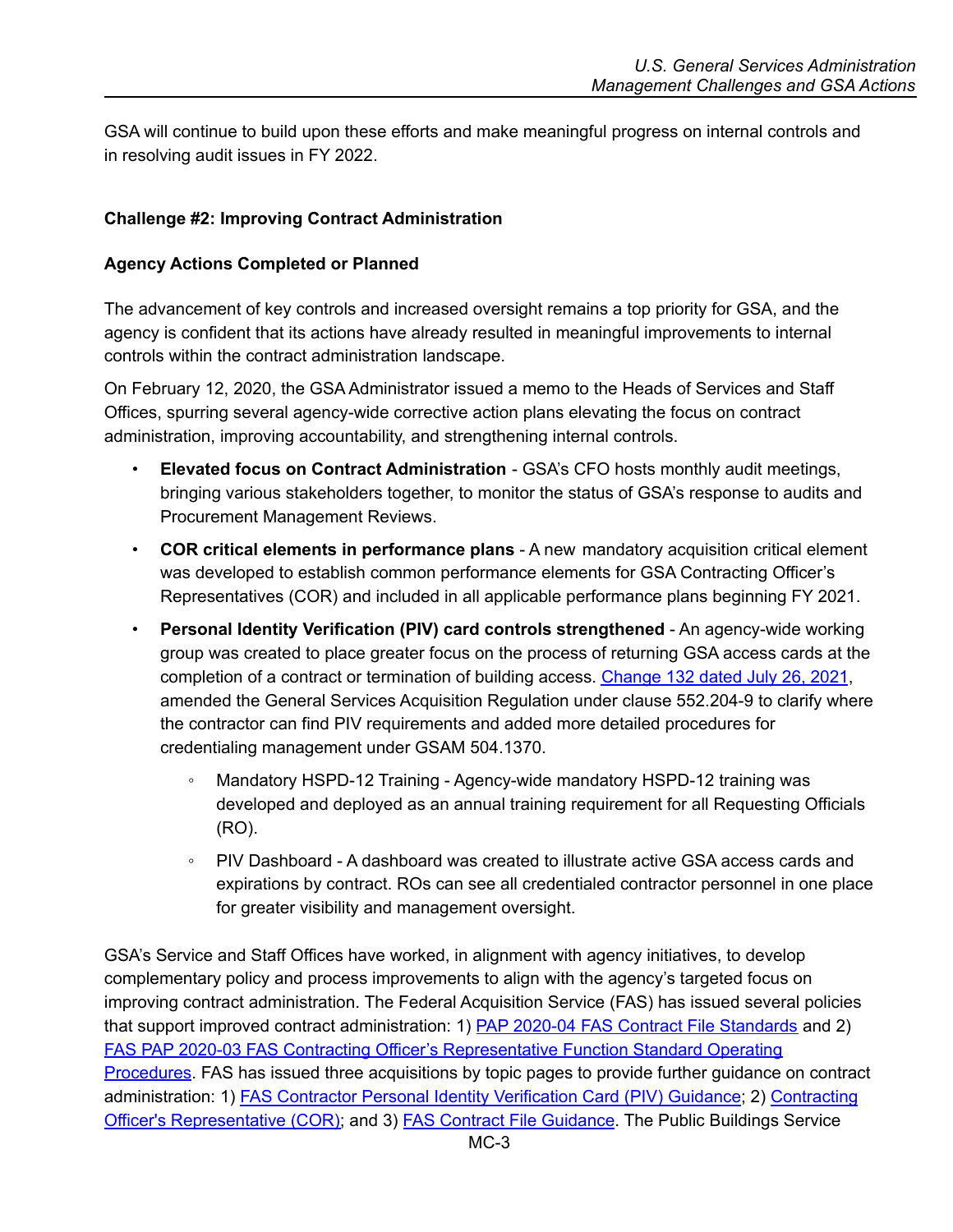### (PBS) issued PBS PIB 21-05 dated 5/12/2021, Contracting Officer's [Representative](https://insite.gsa.gov/cdnstatic/insite/PIB_21-05.pdf) (COR) Policy,

outlining contract file documentation requirements for COR files. PBS has also sought to streamline the manner in which construction goods and services are inspected, accepted and ultimately paid. In FY 2021, GSA's Office of Administrative Services (OAS) updated operational policy for the Office of Internal Acquisition (Operational Notice 17-002) to establish a COR working file checklist and require Electronic Acquisition System Integration (EASi) as the official COR file repository. OIA has also updated the COR Delegation memo template to enhance supervisory oversight and acknowledgement of COR workload. The Office of Mission Assurance enhanced oversight of the GSA PIV function by creating, mapping, and centralizing key processes.

In FY 2022, GSA will remain focused on enhanced oversight and strengthening management controls within contract administration. The Office of Government-wide Policy (OGP) will continue to review contract administration during the FY 2022 Procurement Management Review (PMR) cycle. OGP plans to conduct PMRs in multiple regions and service centers, testing the strength of the previously implemented management controls.

To further advance management oversight, slated for the second quarter in FY 2022, FAS's Information Technology Category Program Management Office will conduct quarterly samplings of performance-based awards and contract modifications to ensure that Quality Control Plans and Quality Assurance Surveillance Plans (QASP) are in place and being followed. The program office will review, update, and strengthen each QASP, to include assessment and accreditation requirements as well as vulnerability remediation plan, as key performance metrics. All critical/high vulnerabilities will be remediated in 30 days or less. All medium/moderate vulnerabilities will be remediated in 90 days or less. This initiative will help to ensure contract inspections are being conducted against a set of standards and will further validate that the government received the goods and services for which it has paid.

FAS also introduced an Acquisition Excellence Composite Metric (AECM) in the FY 2022 Performance Plans of its Senior Executive Service. This metric is anticipated to promote the quality of FAS acquisitions as a key value proposition. The AECM will baseline acquisition excellence at a FAS-wide enterprise level while highlighting areas of acquisition performance that are both in compliance and those that are in critical need.

Similarly, PBS developed standard FY 2022 performance plan language to be incorporated into the plans of Regional Commissioners (RCs) and Heads of Contracting Activities (HCAs) and into the plans of all subordinates to promote effective and efficient management of financial, human, technology, and other business resources, while reducing unnecessary costs associated with the same. This further improves accountability of GSA officials overseeing multiple acquisition functions (i.e., both contracting and program management) and places a targeted focus on PBS Audit Themes. These themes will be used to address findings, recommendations, and information from other management reviews. In partnership with relevant business lines and regions, RCs and HCAs will be required to develop and implement a National Internal Controls Plan for Acquisition as a determinant of overall performance success.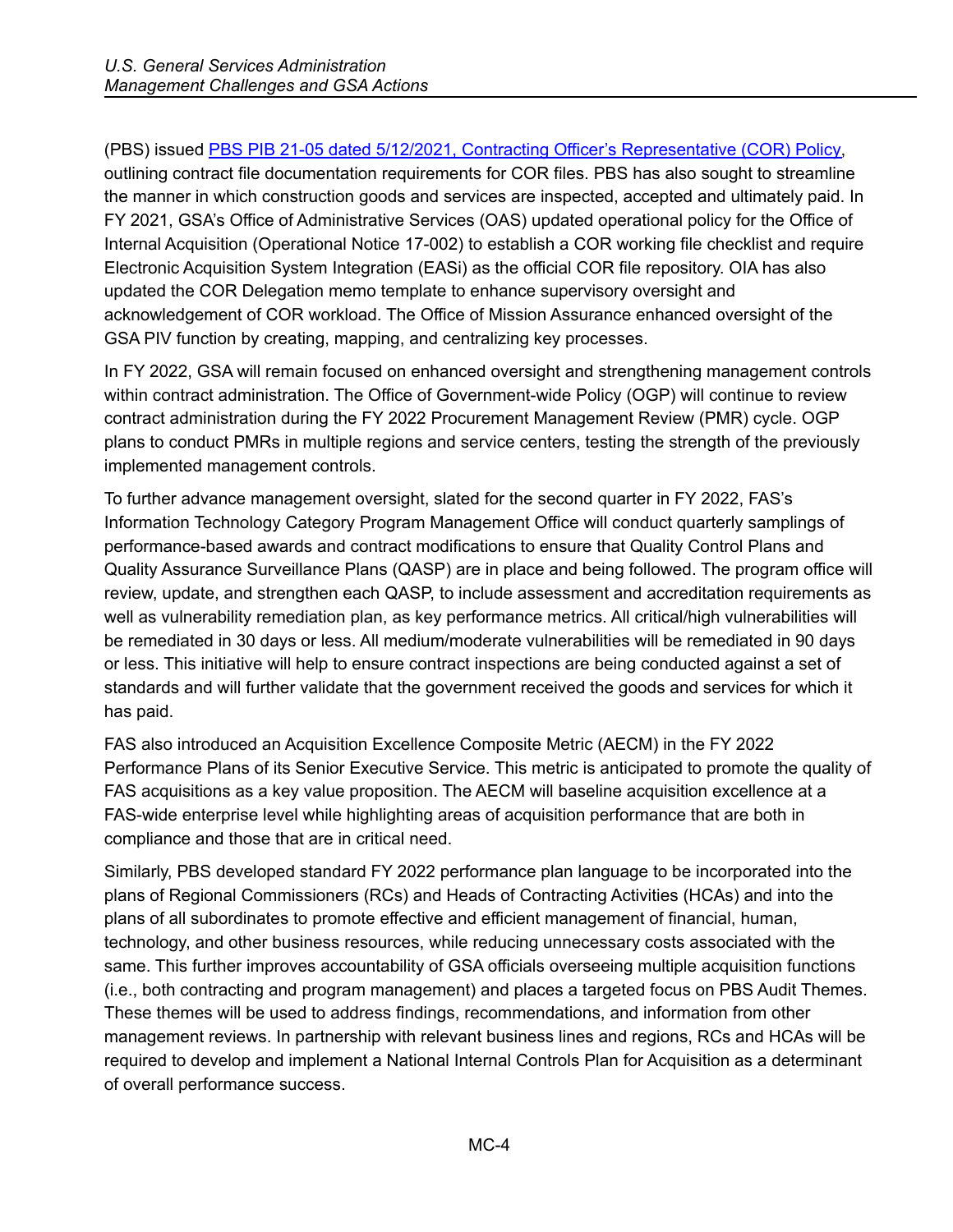GSA continues to strengthen its oversight and control environment related to contract administration and will continue to improve in this area.

#### <span id="page-4-0"></span>**Challenge #3: Enhancing Government Procurement**

#### <span id="page-4-1"></span>**Agency Actions Completed or Planned**

The Federal Acquisition Service (FAS) recognizes and acknowledges that it plays a significant role in implementing a wide range of priorities through enhancements to the way the government procures goods and services. The challenges are complex, which is why FAS has executed a focused effort to ensure the FY22-26 GSA Strategic Plan articulates the objectives and identifies key initiatives to drive desired outcomes. FAS will build upon the momentum achieved in the past on these challenging initiatives and will leverage expertise across the agency to ensure continued mission delivery.

#### **Transforming the Multiple Award Schedules (MAS) Program (Schedules Program)**

FAS acknowledges the challenges of (1) assigning the consolidated contracts to an acquisition center with the expertise to administer it properly and (2) evaluating and negotiating the consolidated contracts in accordance with federal regulations and GSA internal policies.

FAS is thoughtfully considering these challenges as we continue the MAS Consolidation implementation.

The MAS Consolidation was broken into three phases to allow for full stakeholder engagement and more fluid change management and to date has successfully completed the first two of its three phases. All new offers submitted on or after October 1, 2019, were done so under the single MAS vehicle, with the second phase providing a mass modification to move the existing contracts from one of the 24 legacy Schedules to the single MAS vehicle.

The MAS consolidation final phase (Phase 3) will move contractors with multiple contracts to a single contracting officer (CO) who will work with the contractor to create a plan and schedule on how to get to one contract (with the exception of contractors with Small Business Set Aside Special Item Numbers or SINs). Due to blanket purchase agreements and other highly complex order types, this may take up to five years.

Contractors are assigned to their consolidated Acquisition Center through a complex equation based on offering, preponderance of sales, and Acquisition Center input. Further, the new enterprise focus on MAS necessitated the creation of a subject matter expert group to assist with more complex SINs across centers. Having COs work together on categories they are more familiar with reduces the risks associated with requiring COs officers to be experts in all categories. The MAS PMO and Office of Policy and Compliance have provided multiple training sessions for this phase. This includes going through the streamlined modification PAP that requires a CO to complete a fair and reasonable pricing assessment of all offerings being added to a contract, regardless if on a secondary contract.

FAS has continued to modernize the MAS program with data analysis as part of the fair and reasonable price determination process. This has included opportunities such as the Transactional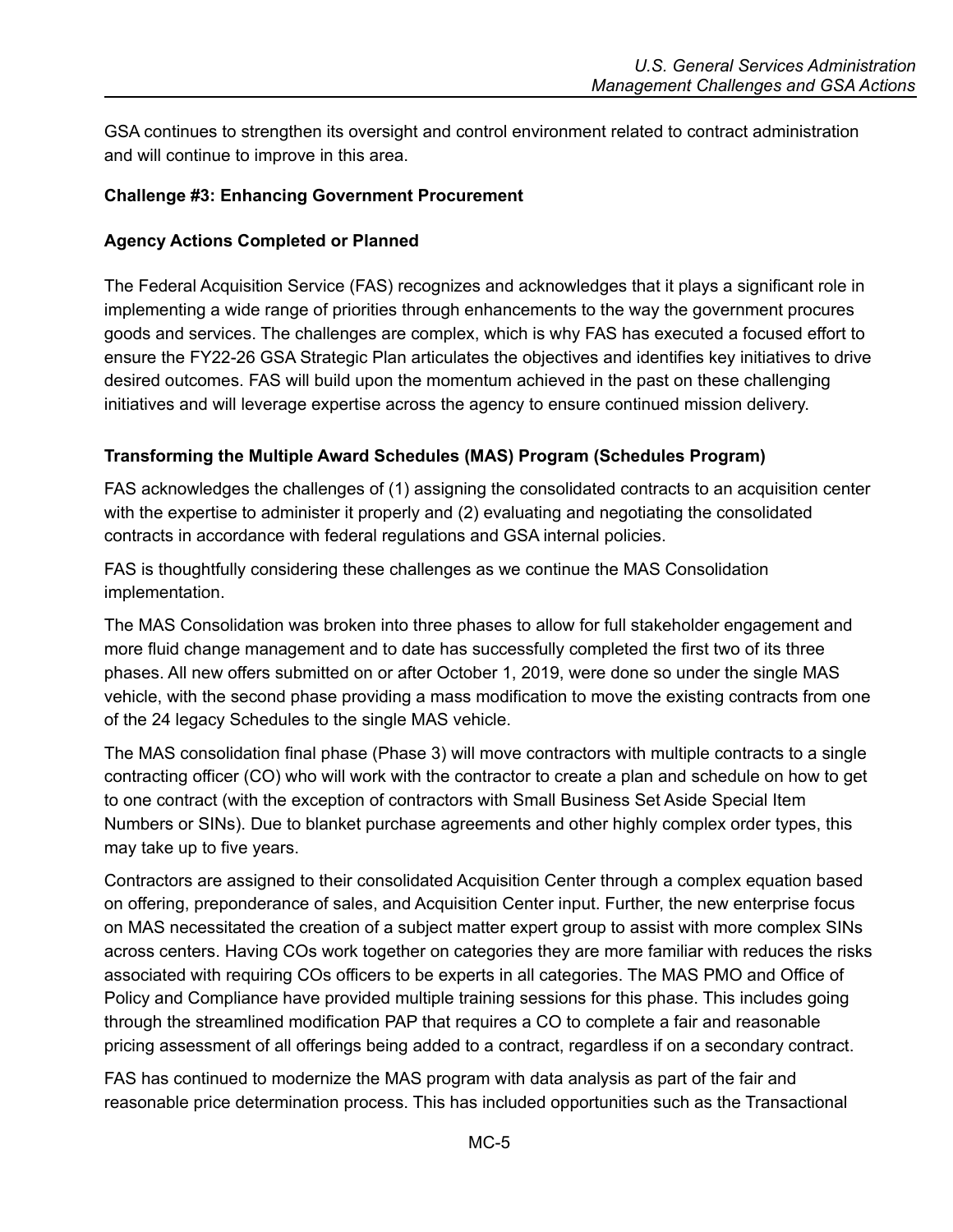Data Reporting (TDR) Rule, which allows GSA to collect prices paid data. This has also moved the fair and reasonable determination to a horizontal pricing review rather than a vertical type. Pricing is determined on the market that is gathered through the various data sets in the Price Point Plus Portal (4P) Tool and CALC tool. This is combined with market research that the CO also completes. This ensures that our contractors are not siloed into markets that only apply to a single company thus making pricing more competitive for small businesses and increasing their success rate. This best value, highly competitive ceiling rate determination is what provides customer agencies the ability to use order level competition that will provide the comparison of similar offerings and terms and conditions to achieve the lowest overall cost alternative.

FAS has been working on data maturity of TDR prior to adding this as a data set for eTools. As FAS expands the TDR rule across the MAS Program in FY22-23, it is simultaneously taking steps to normalize TDR data and feed it into the 4P and the Contract Awarded Labor Category Plus (CALC+) tools. COs will be able to use these pricing tools to consider multiple data sources (TDR, BLS, awarded rates) as they make their independent fair and reasonable price determination. Such analysis will strengthen GSA Schedule pricing and ultimately make it more competitive.

Additionally, FAS is developing training for COs on how to properly conduct fair and reasonable pricing determinations, understanding TDR and what TDR data is and how to use it, and how to use the pricing tools that will contain the TDR data.

Finally, GSA continues to welcome the OIG's oversight of the TDR program, and will continue to do its best to address recommendations and concerns as we strive to modernize the MAS program.

# **Supply Chain Risk Management (SCRM)**

SCRM and Cyber SCRM (C-SCRM) are major challenges for the Federal Government acquisition community and GSA is working aggressively to address these. GSA and FAS continue to increase our SCRM maturity through a multiple-year effort to support the entire Federal Government.

The FAS Commissioner represents GSA on the Federal Acquisition Security Council (FASC). GSA and FAS have been strong proponents of FASC and contributed to the issuance of the final regulation that operationalized the authority provided to the FASC in the Secure Technology Act. GSA continues to support the writing and development of the Federal Acquisition Regulation (FAR) to further operationalize these authorities.

GSA, through the Office of Government-wide Policy, has developed and issued a SCRM plan and program. FAS developed a SCRM Organizational Level Plan; launched the FAS SCRM Champions Program; established a SCRM Review Board (an enterprise-wide cross discipline governance body that supported section 889 of the FY 2019 National Defense Authorization Act (NDAA) (Section 889) implementation and supply chain event report triage); developed a Mission Level Plan for Respond-Remove; launched a pilot and expanded the use of Vendor Risk Tools to identify and monitor critical risks; updated acquisition planning guidance to incorporate IT Risk Management; and developed a comprehensive set of SCRM acquisition workforce training. The Mission Level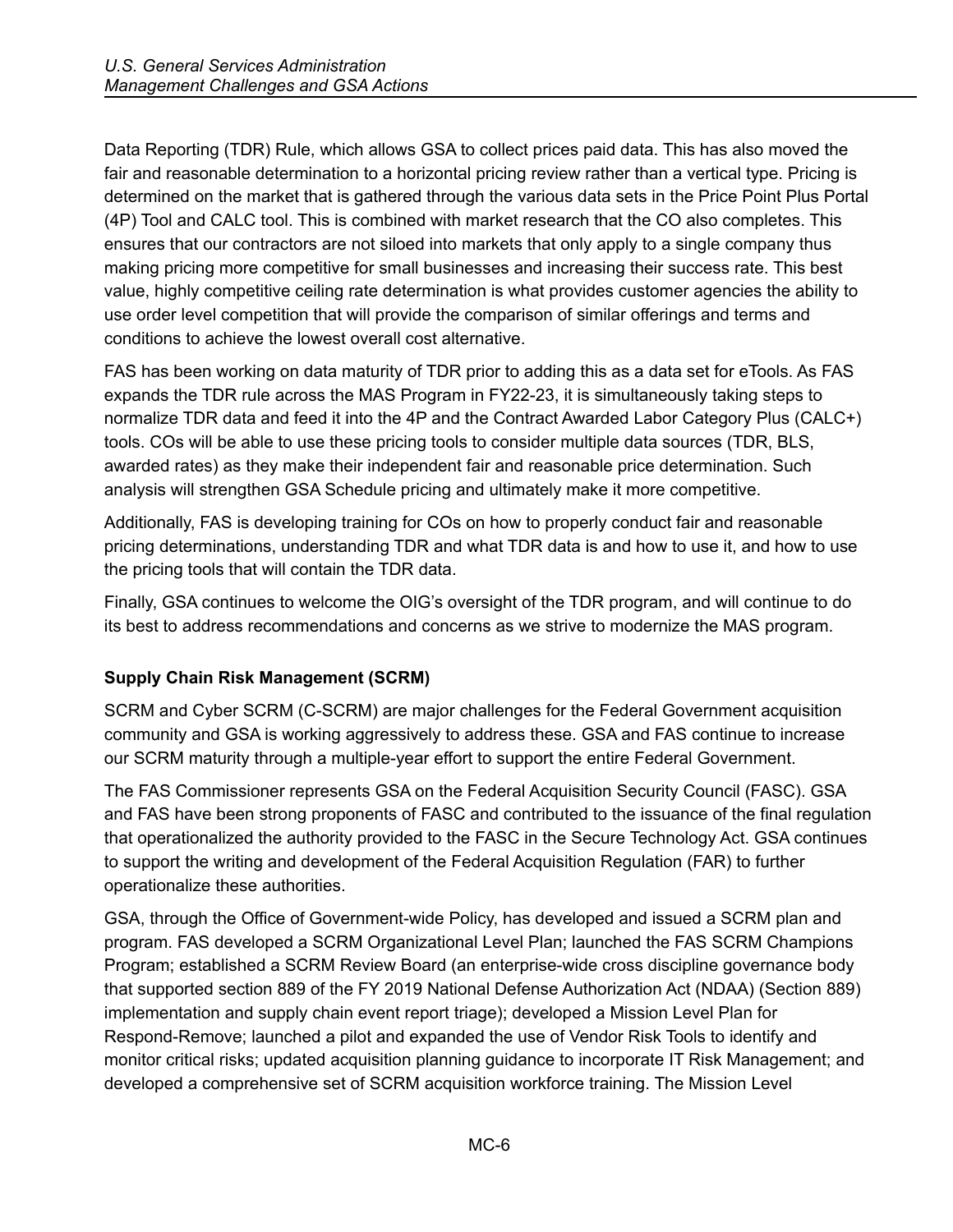Respond-Remove Plan defined the process to remove or exclude covered Section 889 articles from all FAS offerings.

GSA and FAS have aggressively implemented the Section 889 prohibition in accordance with the FAR to reduce risk. FAS rapidly modified its existing acquisition vehicles to incorporate the required Section 889 parts A and B of the FAR clause. This ensured that customers could continue placing orders with minimal disruption. FAS implemented a series of escalating corrective actions for contractors that did not accept the required modification, including issuing letters of concern, temporary e-system removal, and contract cancellation. FAS cancelled 131 contracts that remained non-compliant and by FY 2021 Q4, 100% of FAS contracts incorporated the required contract clause.

FAS also developed several ongoing compliance monitoring practices that exceed FAR requirements such as:

- the Prohibited Products Robomod process;
- automatically "suppressing" prohibited products from GSA Advantage!;
- leveraging Industrial Operation Analysts (IOA) to educate high-risk vendors;
- leveraging authoritative data from the Verified Products Portal (VPP);
- conducting high risk transaction inquiries when information is present for non-compliance.

Lastly, in FY 2021, GSA requested the assistance of OIG, including reviews of contractor compliance with Section 889 post award MAS contract audits. GSA appreciates the additional support in implementation of this important provision.

In FY 2022, FAS will continue to mature our SCRM capability by:

- leveraging vendor risk tools to support supply chain illumination and risk analysis on critical programs (while managing the vendor risk tool program to share access and reports across FAS as appropriate);
- reviewing major acquisitions through the FAS Acquisition Council (FAC) and providing SCRM subject matter expert support for pre-award and post award strategies to reduce risk; and
- continuing implementation of Executive Order (EO) 14028, including intra-government and industry engagement on labeling, Software Bill of Materials, and critical software identification and compliance.

### **Enhancing Competition at the Task Order Level**

The enhanced competition authority in section 876 of the FY 2019 NDAA provides the flexibility to the workforce to utilize an acquisition strategy that focuses on promoting competition at the task order level. Competition is a key tenet of the Federal acquisition system and drives best value solutions for agencies and the taxpayer. This is accomplished by eliminating the need for the acquisition workforce to negotiate labor rates at the contract vehicle level so the workforce can focus on higher value work of promoting competition. This authority applies to services only and does not extend to products.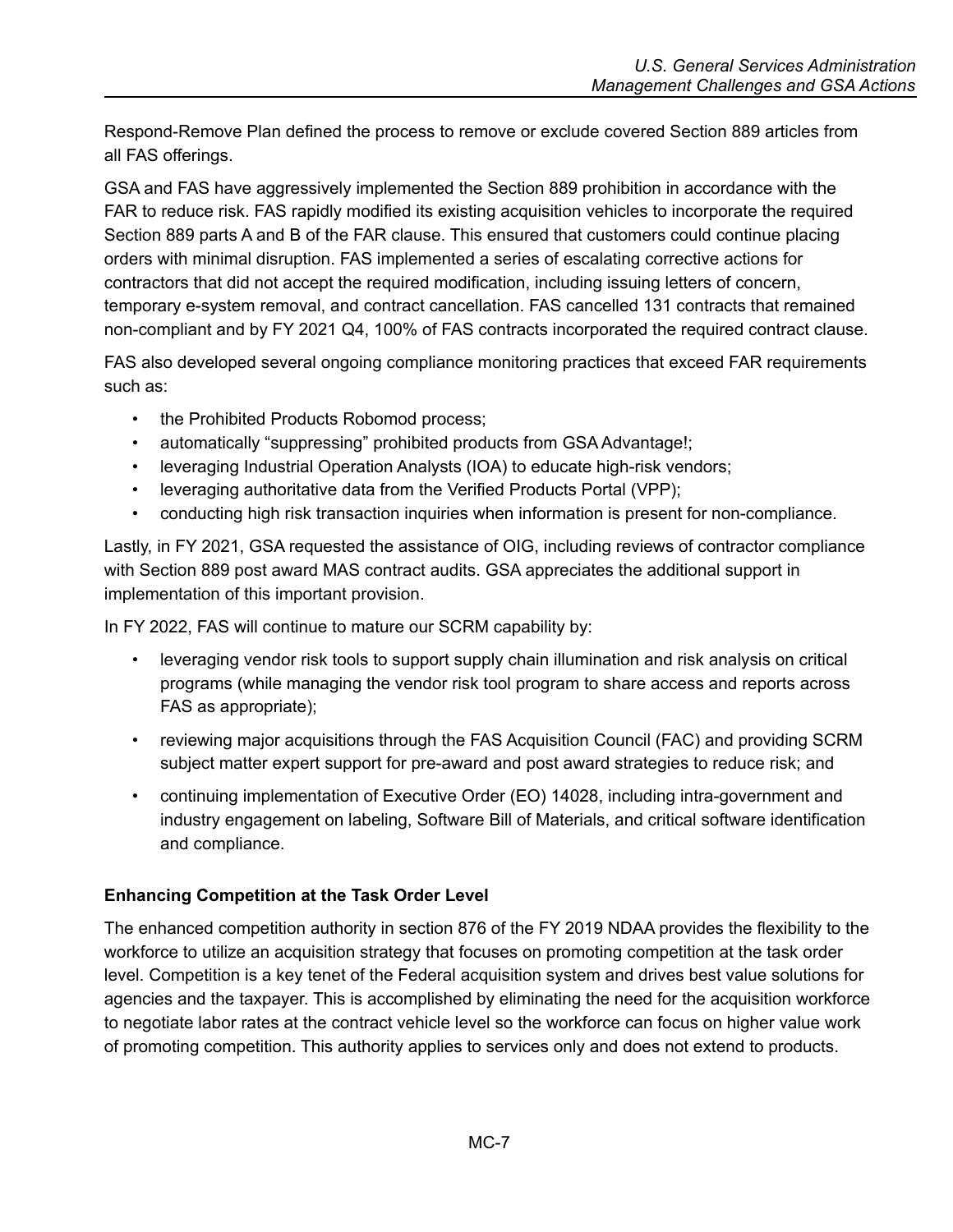This authority will facilitate making it easier for customers to realize better value, the acquisition workforce to focus on helping customers achieve robust competition and suppliers being able to more easily do business with the government.

GSA has engaged all of our acquisition program stakeholders (e.g., customers, acquisition workforce, industry partners and oversight community) to determine when use of the enhanced competition authority represents the best acquisition strategy. GSA implemented Section 876 authority on a limited set of acquisitions (GWACs and MACs) via a Class Deviation to FAR Subpart 16.5 (see CD-2020-14).

To support the successful implementation of enhanced competition, GSA has executed the following actions:

- 1. Issued a Federal Supply Schedules (FSS) Program Advance Notice of Proposed Rulemaking (ANPR) in the Federal [Register](https://www.regulations.gov/document/GSA-GSAR-2020-0014-0001) and held listen sessions (Listening Session [Summary\)](https://interact.gsa.gov/sites/default/files/Summary%20of%20Section%20876%20Industry%20Listening%20Sessions%20Speaker%20Version.pdf) to obtain public comments for all interested parties;
- 2. Opened two General Services Acquisition Regulation cases to further obtain public comment and feedback on use of the enhanced competition authority;
- 3. Implemented a comprehensive communications plan to keep all stakeholders informed on development and use of the authority;
- 4. Began use of the enhanced competition authority with the establishment of the ASTRO contract vehicle that is only available for use with FAS-assisted acquisition portfolio. The ASTRO contract vehicle is a multiple award IDIQ to acquire manned, optionally manned and unmanned platforms and services;
- 5. Issued [Procurement](https://hallways.cap.gsa.gov/app/#/gateway/fas-acquisition-policy-library/74597/pin-2021-03-guidance-for-use-of-section-876-authority-orders-against-the-astro-idiq-mac) Information Notice 2021-03 Guidance for use of Section 876 Authority Orders Against the ASTRO IDIQ MAC and an ordering guide that provides guidance on how to perform market research, develop an independent government cost estimate (IGCE), and determine fair and reasonable pricing when AAS is using the ASTRO contract vehicle.
- 6. Established metrics and a review process to evaluate ASTRO's use of the enhanced competition authority;
- 7. Established an Integrated Project Team, including representatives of the GSA Office of Inspector General, to examine whether use of the enhanced competition authority is best acquisition strategy for the Multiple Award Schedules Program;
- 8. Began development of updating market research, estimation and price analysis capabilities to support use of the authority.

# **Implementing Procurement through Commercial e-Commerce Portals**

GSA's Commercial Platforms Proof of Concept is available to Government Purchase Card holders as a 'managed channel' for open-market purchases through select e-marketplace platforms. The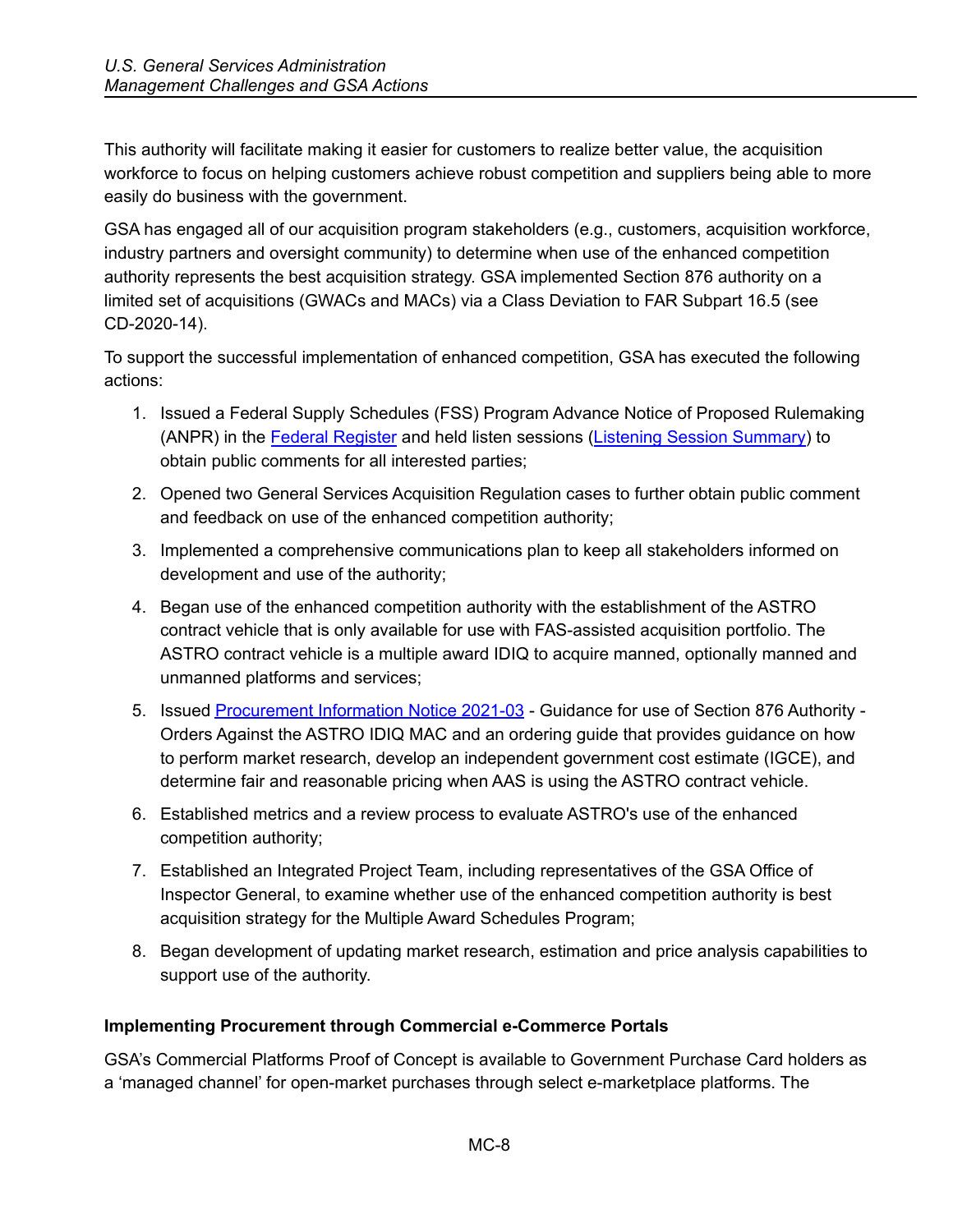contracts with Amazon Business, Fisher Scientific, and Overstock Government, were awarded in June 2020 and launched in mid-August 2020 as part of an initial three-year "proof of concept." In FY 2021 the program was (and continues to be) heavily focused on adoption and implementation of the proof of concept, receiving both strong interest from prospective agencies and positive feedback from participating buyers over the initial year (with overall satisfaction scores of 9.2 out of 10). Total FY 2021 spend through the program was approximately \$11.7M, across more than 43,000 orders, with 15 agencies participating at the close of the fiscal year, and another 5 slated for onboarding in early FY 2022.

Throughout FY 2022, the program's focus will remain on agency engagement and growth of the proof of concept; collection and analysis of spend data; ongoing implementation of the program's performance measurement process; and continued refinement of the program's assessment of the platforms' compliance with data protection policies. The proof of concept approach allows GSA to test, refine, and ultimately grow the program incrementally based on lessons learned and data collected.

#### **Performance Measurement**

The Commercial Platforms program places a strong emphasis on its Performance Management program, having identified metrics and key performance indicators that directly align the program to agency and Administration priorities, particularly as it relates to purchasing in the open-market environment. The program team's performance management framework employs both quantitative and qualitative measures to effectively measure the program's progress and performance. Over the last year the program team focused much of its effort onboarding the participating platform providers and putting in place the necessary foundational processes to receive the requested data elements needed to support the identified metrics. The platform data and metrics were aggregated in the program's dashboards, which launched in mid-FY 2021. The program intends to use FY 2022 to iterate this existing performance management framework using data from the last year and feedback from participating agencies to set goals, targets and timelines for each of the identified metrics. This data will help determine how better buying strategies and decisions can be made through the use of these online platforms and will help to inform where the program evolves in the future.

#### **Supply Chain Risk Management**

Supply Chain Risk Management continues to be a significant area of focus for both the Commercial Platforms program and the participating agencies. This emphasis applies to the challenges of counterfeiting more broadly, as well as Government's implementation of Section 889 (parts A and B) of the FY 2019 NDAA. The program is actively working with the participating platforms to limit agency buyer's exposure to supply chain risk by collaborating with agency policy makers to identify those areas of greatest concern, whether it's by product category, seller, or country or origin. As it relates to Section 889, FAS has taken steps as part of its contract to either remove entirely or add alerts/restrictions to product categories that are covered under part A. For part B, the program has documented each platforms' capabilities (and coverages) related to the company's part B representation, and regularly consults with agencies and their buyers to ensure maximum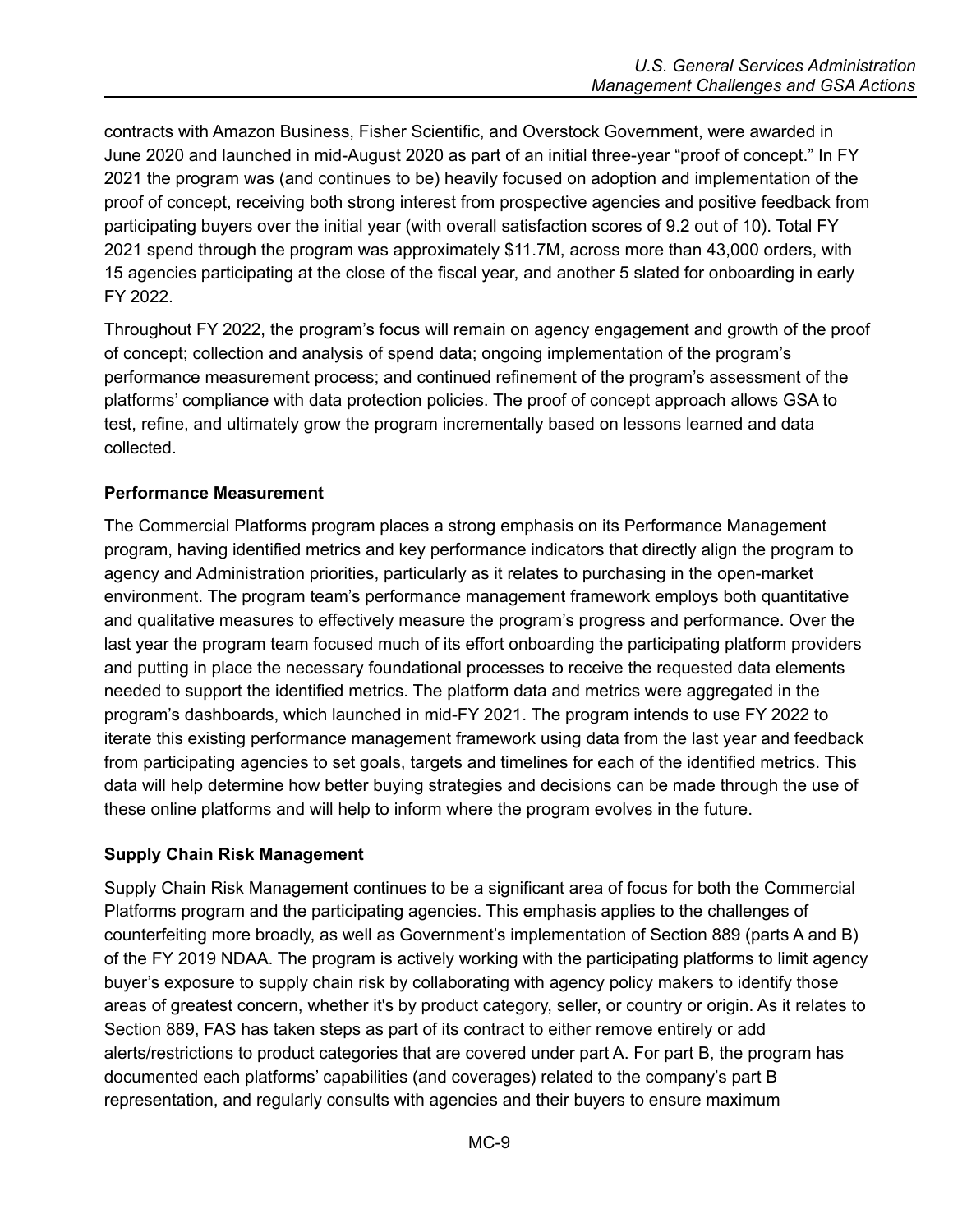compliance. Lastly, the program conducts monthly training sessions with each of the platforms for participating buyers, which includes a dedicated discussion on each platforms' capabilities related to supply chain risk management and Section 889 compliance.

### **Data Protections**

- 1. Similar to supply chain risk management, data protections continue to remain a high priority for the Commercial Platform's program. Each of the participating platforms in the proof of concept have agreed to specific language in their contracts as it relates to various data protection requirements, including:
	- sale or disclosure of data to third parties;
	- safeguarding of government data; and
	- restrictions on use of third-party supplier data.
- 2. The program assessed each of these areas as part of the evaluation phase of the acquisition process prior to contract award. For FY 2022, the program will continue to monitor these key areas and will conduct follow-on reviews of each platform providers' current data protection policies. The program team will work collaboratively with the acquisition team to ensure compliance with the terms and conditions of the contracts.
- 3. Looking ahead, GSA plans to continue implementation of the current proof of concept through the duration of the contracts period, concluding in June 2023. The feedback and spend data insights gained throughout implementation will help to inform how the program is progressing and where it should go in the future. The Commercial Platforms program is also mindful of the potential impacts to existing FAS offerings. To that end, in all agency meetings and program materials the program regularly communicates itself as a 'managed channel' for open-market spend, acknowledging that existing FAS offerings, such as the Multiple Award Schedules program, should be considered prior to purchasing from the program's participating platform providers. Additionally, the program is working closely with the Federal Marketplace initiative as FAS considers its product and channel strategy, with the ultimate goal of making it easier for both buyers and sellers to utilize GSA solutions. With this information in hand, GSA can begin to conduct parallel market research and identify an appropriate acquisition strategy to ensure a competitive selection of participating platforms at the end of the current contract term.

### **Leading the Transition to the Enterprise Infrastructure Solutions (EIS) Contract**

There is significant risk of agencies not completing their transition to the Enterprise Infrastructure Solutions (EIS) contract on time. The most recent transition milestone was for customer agencies to have completed 50 percent of their transitions -- as measured by the disconnection of services from the legacy contracts -- by March 31, 2021. However, as of August 31, 2021, only 48.4% of the governmentwide inventory was disconnected, and only 74% of task orders had been awarded. FAS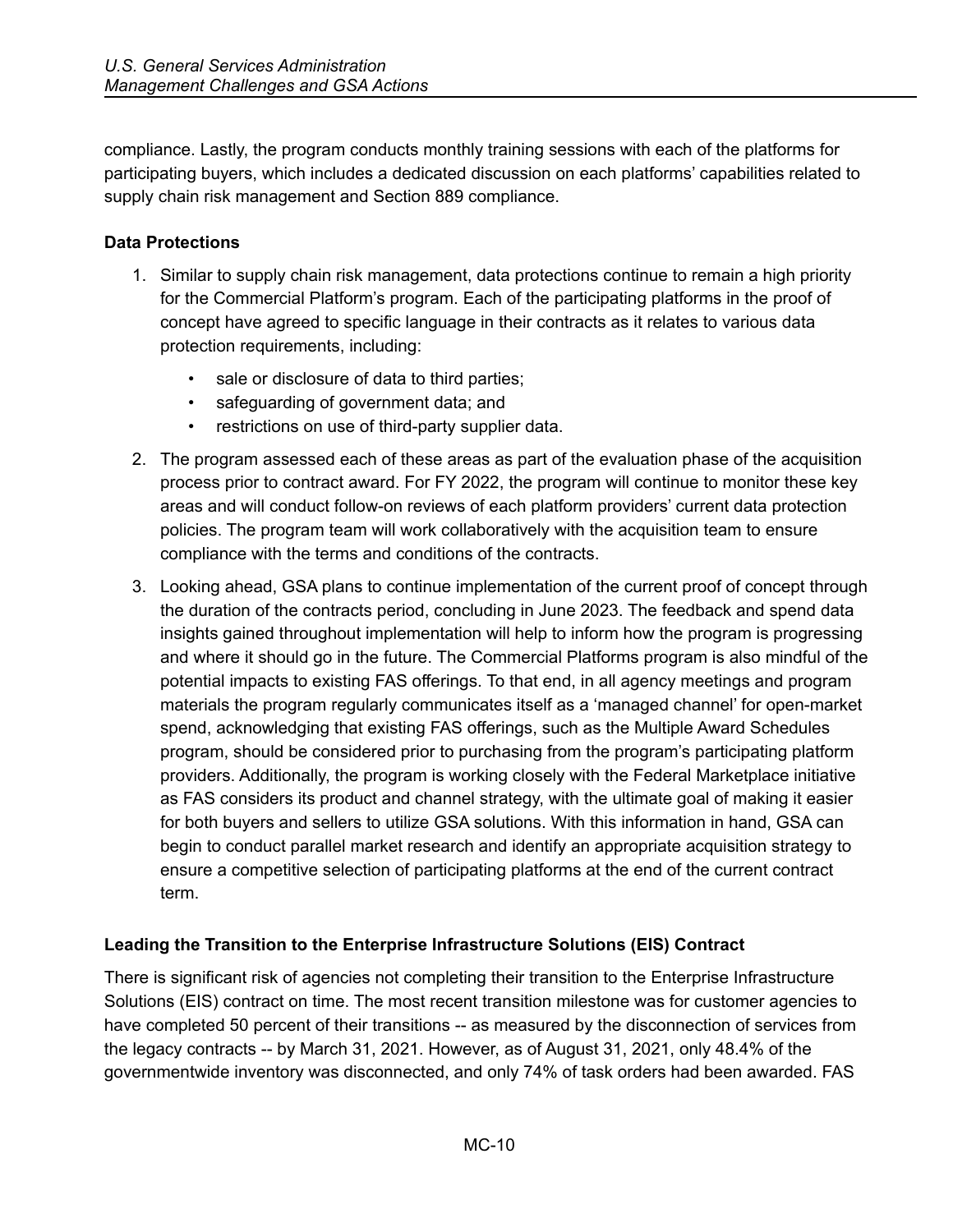has the following efforts underway to encourage agencies to both accelerate transition and mitigate the risk of not transitioning on time through contingency planning:

### **Project Plan for Closeout of Transition**

To motivate agencies to execute their transitions, FAS is actively addressing the requirements and taking the actions outlined in the "Project Plan for Closeout of EIS Transition." It is important to note that FAS does not have the authority to compel agencies to take specific actions. It is also important to note it is not FAS' intention to disrupt agencies' telecommunications in a way that causes harm to them or to the citizens they serve. GSA is judicious and thoughtful in its implementation of the Closeout Plan, giving both the agencies and their service providers due course to identify any factors that warrant additional time to remain on the expiring contracts, and GSA has on several occasions granted not only additional time but additional assistance from FAS experts to address the challenges delaying the agencies' transitions.

### **Limiting Users**

In FY 2021, FAS completed Phases 1 through 4 of the Closeout project to limit users on the expiring contracts and to curtail new services being added to those contracts. Sixty-four agencies have been removed from the list of authorized users and fifty-three of them have been disconnected from the contracts. In Phase 5, FAS identified eight agencies that have awarded some but not all of their task orders; they received warning letters in October 2021 and are in the process of appealing. Another four agencies will be removed in Phase 5 because their transitions are complete and removing them ensures they do not order anything new on the expiring contracts.

### **Freezing Contract Modifications and Orders**

On October 1, 2020 FAS required any agency needing a modification or order for new services to submit a waiver request for FAS's approval. On October 1, 2021, FAS further restricted the criteria to six exigent scenarios that GSA would consider for a waiver:

- 1. Disaster Relief activities
- 2. Activities necessary by law, the Constitution, or necessary for safety of human life or protection of property
- 3. Maintaining law enforcement operations
- 4. Providing the protective functions of the U.S. Secret Service
- 5. Maintaining counter-terrorism or intelligence gathering or dissemination capabilities
- 6. Matters related to diversity, equity, inclusion and access

In addition, effective November 1, 2021, FAS is requiring agencies to support waiver requests with an updated transition plan that articulates (1) steps to accelerate progress to award outstanding EIS task orders; (2) movement of the newly added inventory to EIS by the September 2022 deadline and no later than the expiration of the legacy contracts in May 2023; and (3) acquisition contingency plans for those agencies lacking awarded EIS task orders to preserve mission and maintain services after the May 2023 expiration date. The agency will also document its agreement to take full responsibility for any stranded legacy contract inventory and/or loss of service as of May 31, 2023.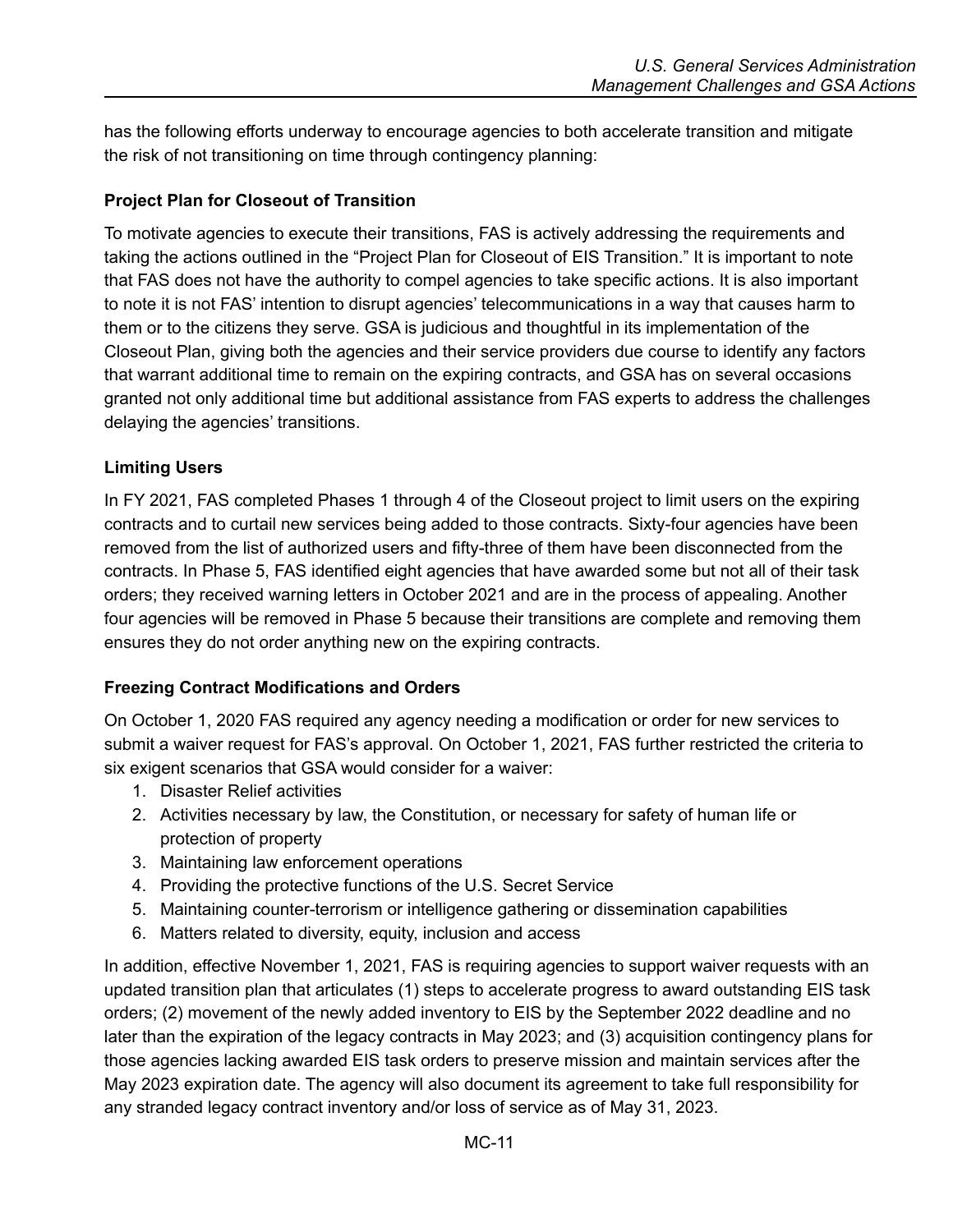# **Ongoing Agency Support**

- In FY 2021 FAS began offering Transition Engineering Assistance (TEA) to agencies as part of FAS' ongoing direct agency support. TEA provides dedicated network, voice, cloud, and security engineering resources directly to agencies to assist with their transition from the legacy ETS contracts to their awarded EIS services. The GSA-managed TEA contractors work directly with the assigned agency, awarded EIS contractor(s), and GSA stakeholders to ensure the agency EIS transition goals are achieved in a secure, best practice focused, and where possible modernized method.
- In June 2021 FAS started holding bi-weekly EIS Transition office hours. All agencies are invited and encouraged to use this time to ask questions and share experiences.

# **Additional Risk Management Activities**

- FAS developed a "Take A.I.M Toward EIS" messaging theme for consistent communications: (1) Assess transition status and accelerate progress; (2) Inventory -- disconnect and transition; and (3) Mitigate risk to ensure mission operations continue.
- FAS is working closely with the Office of Management and Budget (OMB) to jointly review agencies' transition progress and escalate issues. GSA and OMB met with agencies identified to be at high risk of missing transition deadlines, advising agencies to develop contingency plans to ensure services continue after May 31, 2023.
- FAS launched a new project called "Risk Assessment for Transition (RAFT)" to help agencies make a realistic assessment of how long their transition will take, identify contingency options, and state results to stakeholders. FAS is holding RAFT sessions with high-risk and other interested agencies.

# <span id="page-11-0"></span>**Challenge #4: Maximizing the Performance of GSA's Real Property Inventory**

# <span id="page-11-1"></span>**Agency Actions Completed or Planned**

In FY 2022, GSA sees an opportunity to leverage new ways of working across the federal government to further right-size the Federal real estate portfolio. This effort will enable GSA to reduce and consolidate agencies into Federally owned facilities under GSA's jurisdiction, custody, and control based on their missions and reduce the reliance on costly leases, which will maximize the performance of the GSA real property inventory and provide savings for American taxpayers.

# **Reducing and Consolidating Space**

In response to uncertain future space requirements and the implementation of more flexible workplace policies, including telework, at the beginning of FY 2021, GSA began surveying its customers on their COVID-19 telework posture and their reentry plans. The most recent survey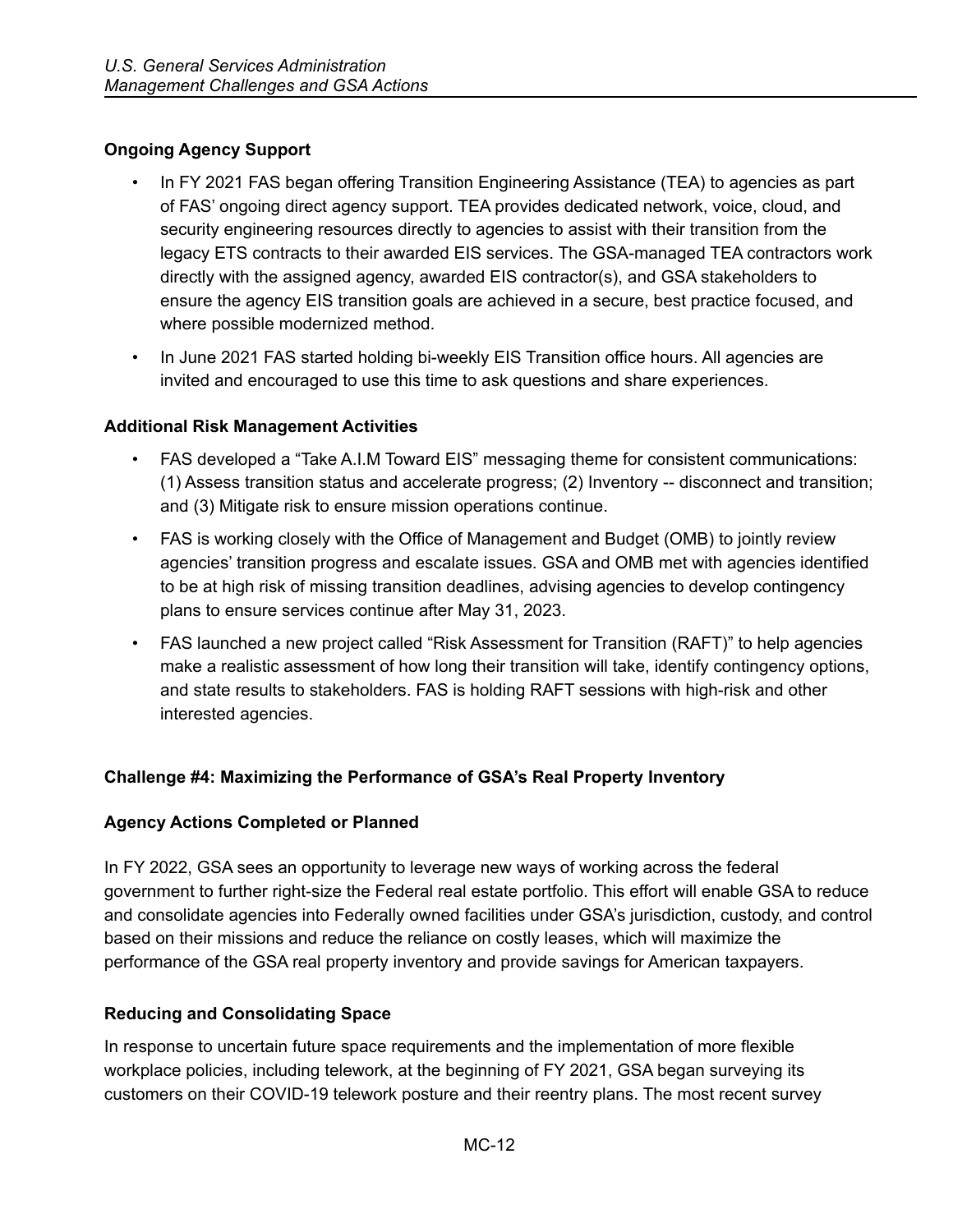results show that there is a slow return to facilities. Agencies are indicating that they plan to adjust their telework policies to increase telework for the long-term, and have also indicated that changes to their space will occur in two or more years or as Occupancy Agreements expire, whichever is later. In FY 2022, PBS will begin more detailed engagements with all CFO Act agencies to attempt to determine how these long-term changes to telework will translate to space reductions.

GSA faces the challenge of implementing consolidation initiatives to achieve desired reductions in space without access to the full revenue generated within the Federal Buildings Fund (FBF). Every modernization project is an opportunity to consider ways to consolidate agencies from owned to leased space, but this has been particularly harmful for the Consolidation Activities program; this program has supported 87 successful projects since its inception but has not been funded since FY 2019.

### **Reducing Leasing Costs**

Reducing the Federal Government's reliance on costly leases remains a top priority for GSA. GSA continues with its efforts on lease cost avoidance that were favorably recognized by the Government Accountability Office (GAO) by removing the costly leasing segment of Federal Real Property from the High Risk Report, GAO-21-119SP, March 2021. As OIG's Management and Performance Challenges report details, the increased use of telework due to the onset of the COVID-19 pandemic has created opportunities for GSA to reassess its leasing strategy.

PBS created a consolidated vacant space tracking tool to provide a consolidated view of GSA's current vacant space, pending space releases where agencies have provided GSA with their formal notice to release space, and potential vacant space that consists of forward looking information of potential space releases. This tool, which has been shared broadly across PBS, allows us to look forward before space is actually vacant, giving GSA a better opportunity to mitigate leased vacant space through backfill with another occupant agency, a lease buyout, or holding the vacant space.

GSA is also focused on enhancing backfill opportunities for vacant space. We are currently in the planning phase of working to more aggressively market vacant space opportunities to client agencies needing space or that are in expiring leased space.

Additionally, GSA is aware that the potential change in market conditions caused by the global pandemic will require a re-examination of its longer term lease strategy. In May 2021, PBS issued a policy document (Leasing Alert) titled, "Strategic Direction on Lease Terms During and Following the COVID-19 Pandemic." This document advises Lease Contracting Officers (LCOs) to use longer terms for agencies who submit long-term requirements, but recommends shorter lease terms for agencies with continuing space needs who are unable to commit to long-term space requirements. These shorter terms allow the client agency to determine their long-term needs, while considering the changes brought on by the COVID-19 pandemic.

To provide more flexibility in term setting, PBS also added a 10-year/5-year firm term option to its online "Automated Advanced Acquisition Platform" (AAAP) beginning in FY 2022. This new term will allow LCOs to leverage strategically a longer term, instead of an extension, when considering occupant agency requirements with uncertain future space needs. In addition to the 10-year/5-year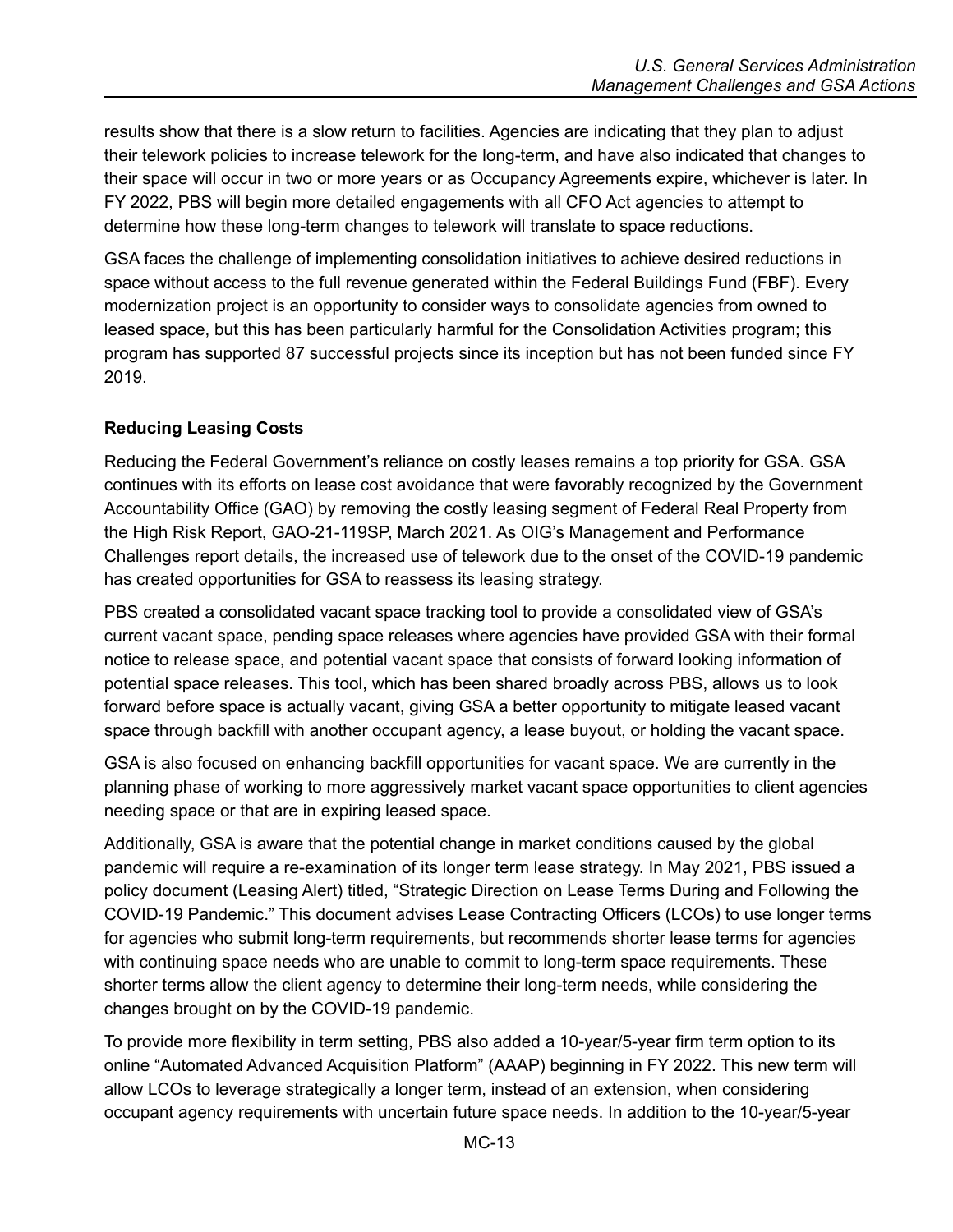firm term, AAAP maintains a 17-year/15-year firm, 15-year/13-year firm, and 10-year/8-year firm terms where appropriate.

Finally, GSA replaced the Simplified Lease Model tool as part of a corrective action plan for GAO's study entitled "GSA Leasing: Improving Stakeholder Outreach and Lease Model Evaluation Could Enhance Competition (GAO-20-181)." The Office of Leasing convened a task group to determine the underlying factors that caused low adoption of the simplified model and documented the findings. The findings were used to inform the development of the new Simplified Lease Acquisition Threshold (SLAT) model that was unveiled at the beginning of the last performance period. The effort has proven successful. The SLAT model was developed and deployed in one year and, as of the end of the FY 2021 performance period, was being used on 224 lease acquisitions.

### **Meeting the Operations and Maintenance Needs of Federal Buildings**

We appreciate OIG's discussion of PBS's increasing deferred maintenance backlog and related concerns regarding its oversight and management of its operations and maintenance contracts. Unfortunately, for the past decade, funding shortfalls have hindered PBS's ability to make timely and critical investments in Federally owned GSA-controlled facilities that would keep these facilities safer for Federal employees and in a good state of repair. Over this time period, PBS has received appropriations of NOA totaling less than 60% of the funds generated by its operations and collected from occupant agencies for capital investments; these funds are needed to reinvest to keep those federally owned facilities in a good state of repair. Funding shortfalls have and will continue to force PBS, despite consistently considering deferred maintenance in its investment decision-making process, to address liabilities selectively that either are borne from or exacerbated by chronic underfunding by Congress.

PBS has implemented a "Strategic Acquisition for Quality Services" program with the objective of improving the planning, procurement, and administration of facilities management service contracts, including O&M services, by developing a targeted plan for replacement of existing contracts with quality vendors at appropriate costs. This program will enable GSA to maintain consistent and reliable levels of service.

GSA believes that the most effective way to manage our vast real estate portfolio is for Congress to provide GSA with access to all revenues and collections deposited annually into the FBF. Consistent and sustained funding is vital to maintaining the long-term health, safety, and efficiency of these important public assets.

# **Administering GSA's Capital Construction Program**

OIG has identified the use of construction management (CM) services and the administration of Construction Manager as Constructor (CMc) contracts as a management challenge. Construction management is rooted in traditional project management processes and requires a unique body of skills and professional knowledge to perform successfully. PBS considers construction managers an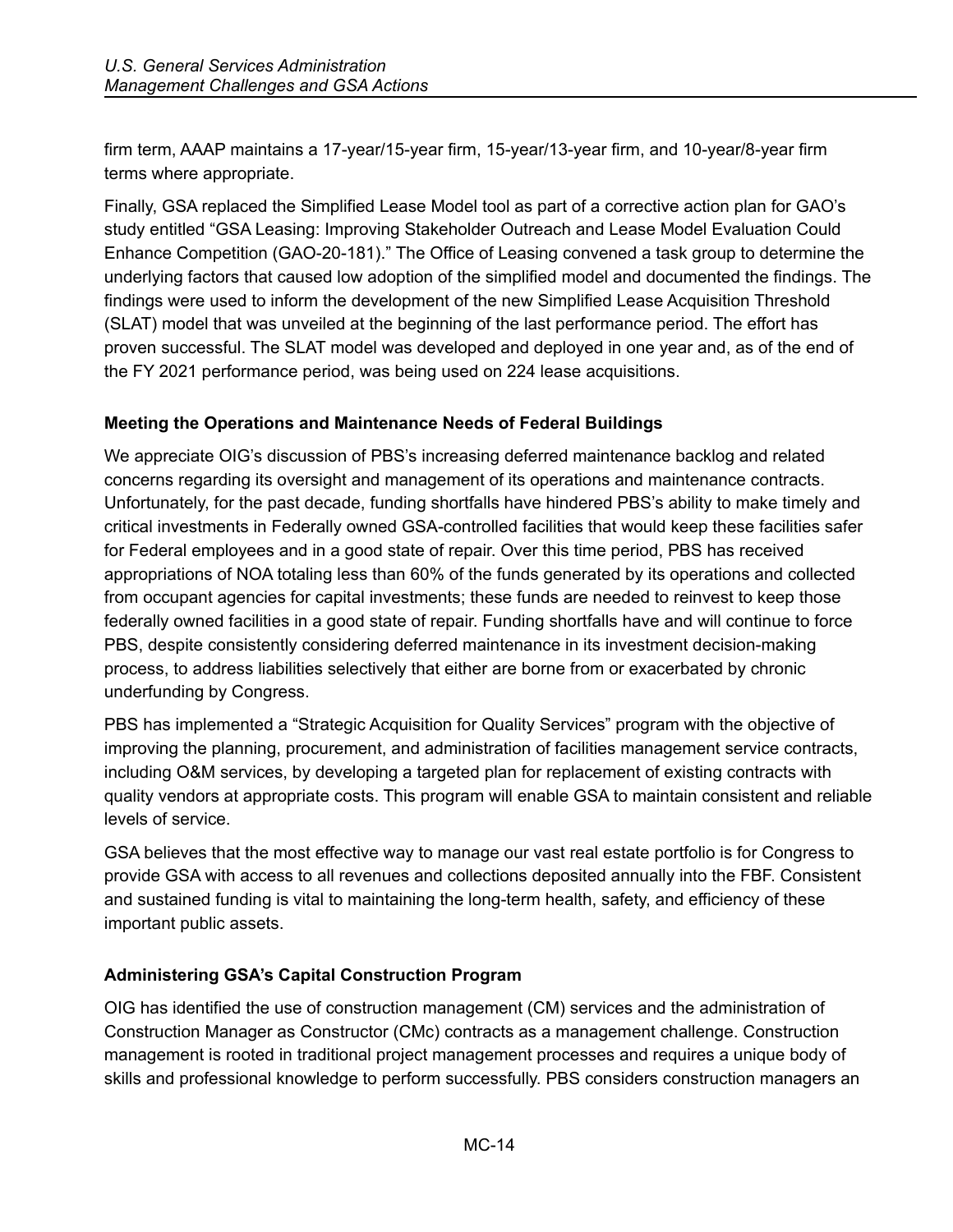integral part of project delivery and has established internal controls to minimize the risk associated with this management challenge. These internal controls include:

- CM Statement of Work templates have been created to provide greater detail and clarity on the roles and responsibilities of the CM throughout the design and construction phases.
- A COR Guidebook has been developed to better articulate government responsibilities and will be released to PBS regional teams in November 2021.
- Responsibilities for acquisition professionals, including for CORs, have been clarified and reinforced with the use of certification requirements and tools to enhance consistency.
- Training to ensure compliance with the P120 Cost and Schedule Management Policy, which identifies that inherently governmental work related to cost estimates is performed by a government employee.
- On January 21, 2020, the General Services Acquisition Regulation was amended to include CMc as a formal federal delivery method. Part of GSA's implementation of CMc includes a price evaluation.
- Development of EASi for contract files and data management, which enables GSA to maintain contract files properly.
- The Procurement Management Review (PMR) Division has also conducted a special transactional review of all PBS regions, with a focus on CM. As a result of the PMR and OIG studies, PBS provided training sessions to address critical activities, including inherently governmental functions, relevant policies and processes. This training was delivered to regional COs, CORs, and project managers.

# **Ensuring Effective Management of Energy Savings Performance Contracts (ESPCs) and Utility Energy Service Contracts (UESCs)**

ESPCs are long-term, high value contracts, and proper administration of these contracts and task orders is important. In response to OIG audit findings, PBS has implemented corrective actions. PBS issued revised guidance, "Updated Instructional Memorandum Outlining Roles, [Responsibilities,](https://drive.google.com/file/d/1JW0pFjxpyeaadvkGkRrbZ0z8VaAKTWhE/view?pli=1) [Administration](https://drive.google.com/file/d/1JW0pFjxpyeaadvkGkRrbZ0z8VaAKTWhE/view?pli=1) and Reporting Requirements for Energy Savings Performance Contracts," on November 13, 2020, to address OIG's audit findings concerning operations and maintenance savings and witnessing, as well as outlining roles and responsibilities for contract administration and annual savings evaluations. PBS continues to monitor contract performance; identify and recover contractual savings shortfalls; and is establishing processes to verify that ESPC contract files include key documentation. Additionally, PBS has created a position within the Office of Facilities Management to improve oversight of ESPCs.

PBS recognizes the importance of working to ensure savings are delivered through internal accounting of ESPCs and is working to do that, where appropriate, as it administers ESPCs going forward. Additionally, PBS is also in the process of strengthening guidance and controls for UESCs in early FY 2022 to help confirm that UESCs are cost effective.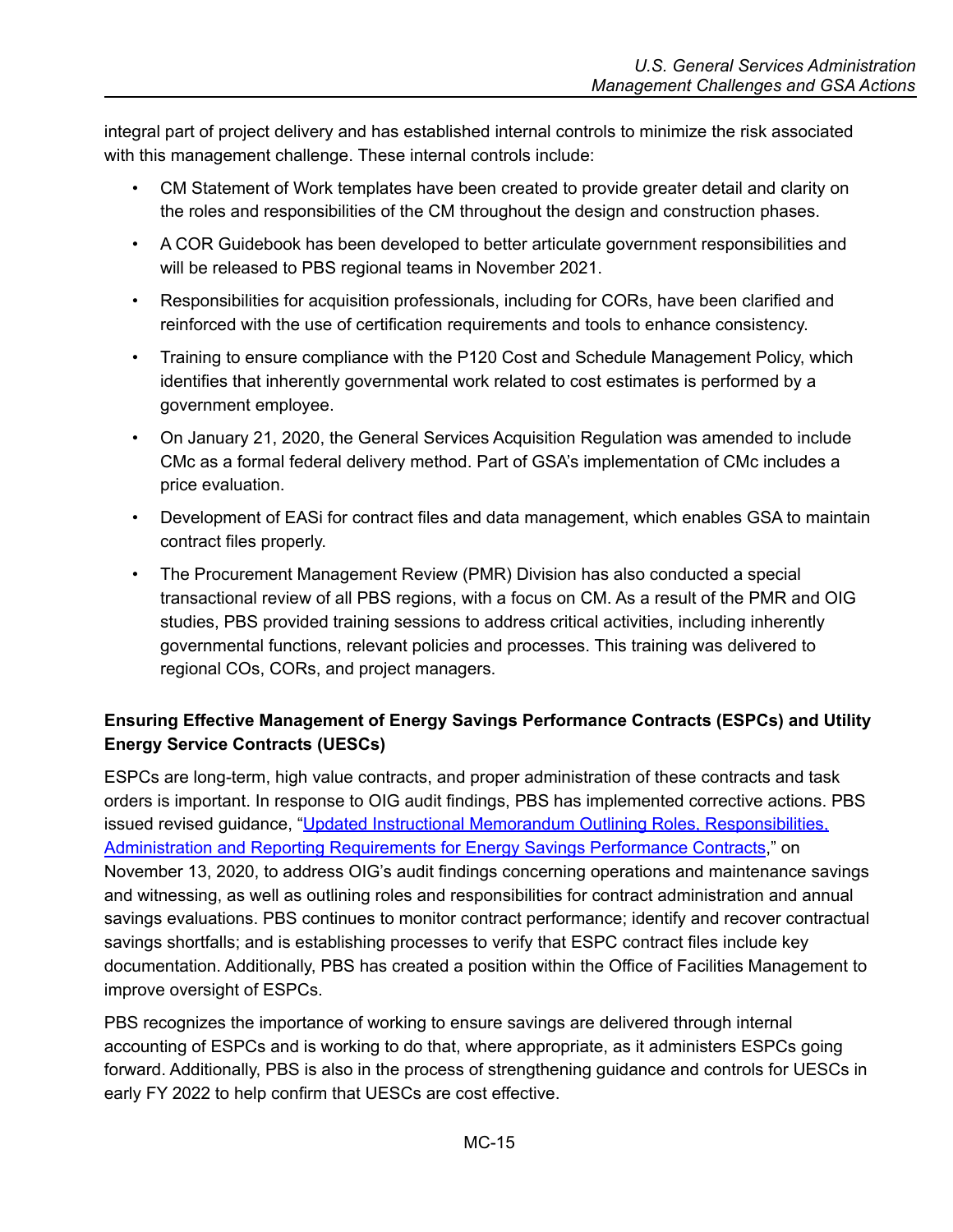## <span id="page-15-0"></span>**Challenge #5: Implementing GSA's Role Under the Comprehensive Plan for Reorganizing the Executive Branch**

### <span id="page-15-1"></span>**Agency Actions Completed or Planned**

GSA Systems Cybersecurity is an important GSA and national priority. GSA maintains a formal program for information security management focused on meeting Federal Information Security Modernization Act (FISMA) requirements and protecting GSA IT resources. This program focuses on processes necessary to mitigate new threats and anticipate risks posed by new technologies and follows the National Institute of Standards and Technology's (NIST) cybersecurity framework for making risk-based determinations.

This fiscal year, GSA closed all prior year OIG FISMA audit findings, improved in 10 FISMA metrics with moving up to a Level 5 "Optimized" in the Detect Cybersecurity Domain and Information Security Continuous Monitoring area, and GSA's Cybersecurity Program continued to maintain an overall "Effective" rating under the OIG's current ratings method.

### **Controlling Access to GSA Systems and Sensitive Information**

OIG's reported cybersecurity challenges in this area relate to an increased need for GSA to control access to sensitive information available on its network and maintained in GSA-owned systems. GSA has met that challenge with respect to (1) previously reported OIG threats to GSA personnel, facilities, and automated systems with classified and controlled unclassified information from insider threats; (2) exposures of sensitive information — including personally identifiable information — and inappropriate access in GSA HR systems; and (3) personally identifiable information, including social security numbers and dates of birth, associated with approximately 600,000 active PIV cards and credentials.

GSA has taken numerous actions to correct the issues identified in A190016, Audit of GSA's Insider Threat Program, beginning with creating the Insider Threat Program (ITP) HUB Working Group, which includes members from every GSA Service and Staff Office and Region. Since its inception, the ITP HUB has created a charter to address all insider threat issues at GSA and developed an instructional letter with updates to current policy. A revised GSA Order reflecting these new ITP HUB responsibilities and other updates is also being developed and the annual Insider Threat report was submitted to the GSA Administrator.

GSA has issued, or has under development, policies and procedures addressing insider threat risks from employee separations and terminations. These address issues such as the timely deactivation of IT access and the collection of GSA-issued personal property and GSA access cards. Any anomalies are now reported to ITP. Moreover, there is a process in place to ensure that accounts for users separated from GSA are removed within 30 days of separation. Where the 30 days timeline is missed, it is most often due to human error. The agency is planning to partially or fully automate this process of termination by FY 2022.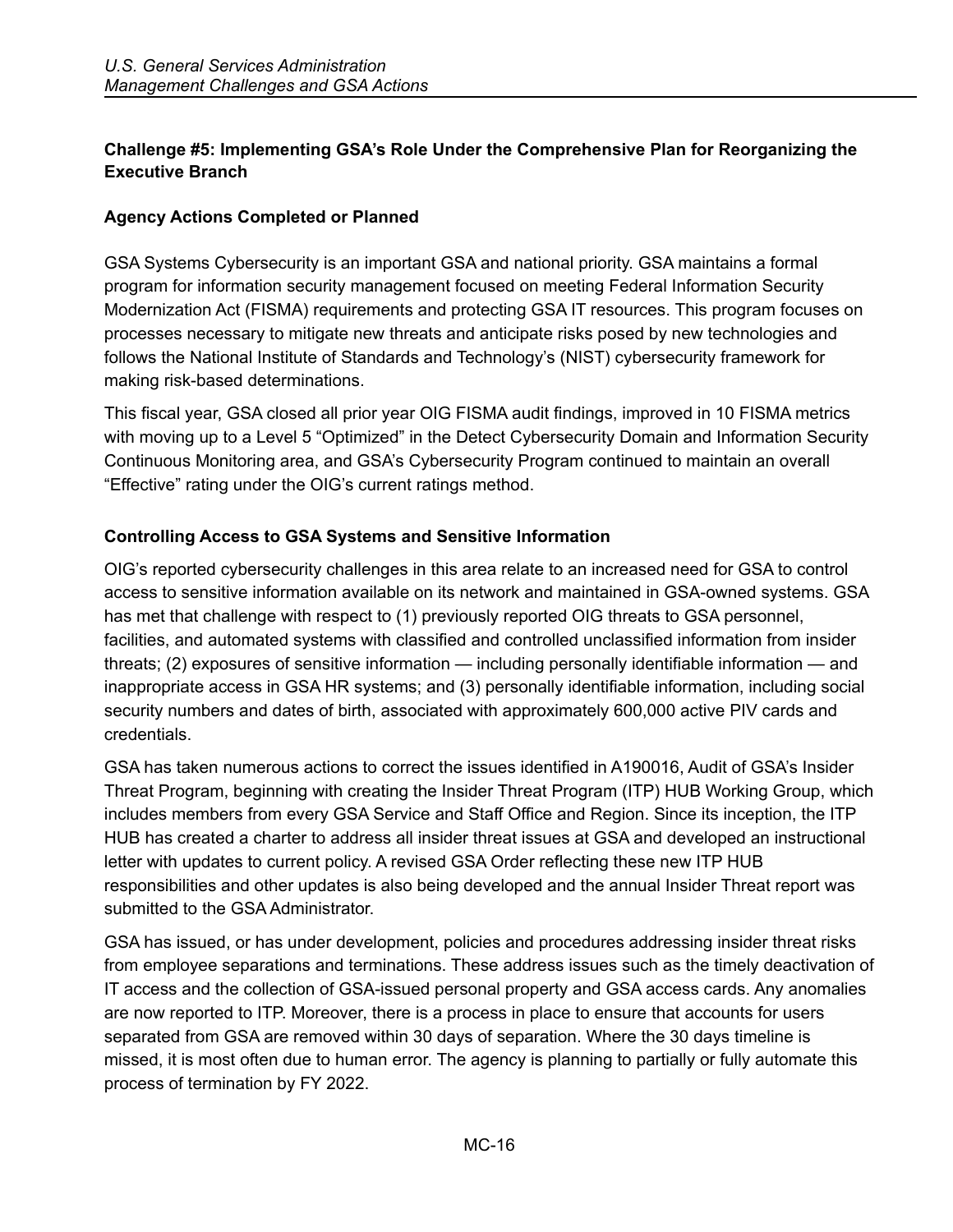GSA has made significant enhancements in the testing and user acceptance process of its human resource system, HR Links, with a key focus on data integrity and security. GSA has increased the level of testing efforts to mitigate any potential exposures of sensitive information. The agency has also codified change management processes to regression test its application environment to ensure no new information exposures have surfaced due to new roles or functional changes. Any new roles or functionality are assessed for user function and validation of need. This has led directly to increased improvement of functional requirement testing, minimization of release defects, and validation of both data and security integrity.

The USAccess program office implemented a remediation plan to ensure vulnerabilities are managed timely and the vendor is held accountable. The program implemented the following actions:

- Updated the Quality Assurance Surveillance Plan to include GSA IT Security policy standards as a service level agreements and remediation timelines for managing vulnerability.
- Initiated a biweekly meeting between the program office and GSA IT information system security manager to discuss system vulnerabilities and remediation progress.
- Initiated vulnerability metrics reporting at the monthly vendor program management meeting.
- Required the vendor to provide a plan to address risks and vulnerabilities that cannot be remediated in 90-days within 14-days of identification of said risks or vulnerabilities, submitting an "acceptance of risk" request.
- Developed an inspection template for monthly surveillance of vulnerability management.

### **Prioritizing Cyber Supply Chain Risk Management**

GSA recognizes that every part of the agency is operating in a world of ever-increasing supply chain risks as it relies more on information and communications technology (ICT), and as adversaries become more sophisticated. To manage supply chain risks, GSA must act as an enterprise to prioritize its investments in the integrity, quality, security, and resilience of its supply chains and of the products and services it procures, delivers, sells, and uses.

To continue to address GSA's cybersecurity and supply chain risks, and as mentioned previously, GSA has asked OIG for assistance. Specifically, GSA has requested that OIG explore auditing contractor compliance with GSA's cybersecurity controls because GSA has identified that contractor compliance with its cybersecurity controls, including FAR policies (especially Section 889 of the John S. McCain National Defense Authorization Act (NDAA) for FY 2019) and GSA IT requirements, is a risk.

On April 13, 2021, the Acting GSA Administrator, at the recommendation of GSA's Supply Chain Risk Management (SCRM) Executive Board, adopted GSA's [Enterprise-Level](https://www.gsa.gov/cdnstatic/GSA%20Enterprise-Level%20C-SCRM%20Strategic%20Plan%2020210623_0.pdf) Cyber-SCRM Strategic [Plan](https://www.gsa.gov/cdnstatic/GSA%20Enterprise-Level%20C-SCRM%20Strategic%20Plan%2020210623_0.pdf). The plan adopted three Cyber-SCRM (C-SCRM) strategic objectives, and GSA C-SCRM work in FY 2021 and planned work in FY 2022 largely falls under those objectives.

In support of Strategic Objective 1, **Address GSA's Highest Enterprise-Level Supply Chain Risks**, in FY 2021, GSA updated GSA IT guides (CIO-IT [Security-09-48](https://www.gsa.gov/cdnstatic/Security_and_Privacy_Requirements_for_IT_Acquisition_Efforts_%5BCIO_IT_Security_09-48_Rev_6%5D_04-15-2021%20(1).pdf) and CIO-IT [Security-06-30\)](https://www.gsa.gov/cdnstatic/Managing-Enterprise-Cybersecurity-Risk-%5BCIO-IT-Security-06-30-Rev-20%5D-05-18-2021%20(2).pdf) to align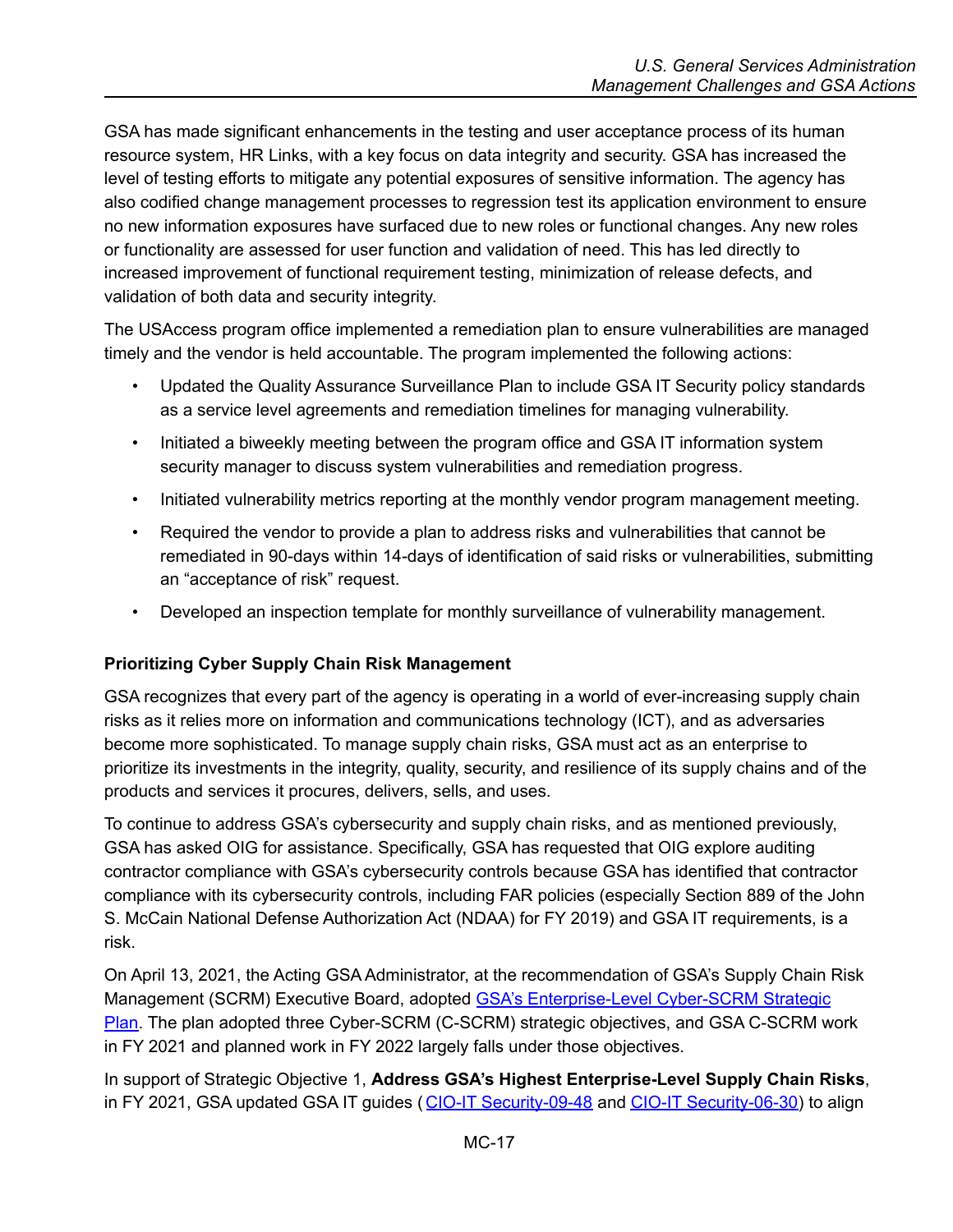to National Institute of Standards and [Technology](https://csrc.nist.gov/publications/detail/sp/800-53/rev-5/final) (NIST) Special Publication (SP) 800-53 Rev. 5 and to add GSA-specific organizational ICT SCRM requirements for inclusion in contracts, tailored to the type of contract and business needs. GSA also reviewed GSA's four contractor-managed Federal Information Security Management Act-designated (FISMA-designated) "high impact" and 23 contractor-managed Government-wide FISMA-designated "moderate impact" systems to ensure contract terms enable GSA to enforce revised NIST and GSA IT policies. In FY 2022, GSA plans to update GSA's four "high impact" and 23 Government-wide "moderate impact" system security plans with new SCRM controls, implement those controls, and assess and re-authorize those systems.

In support of Strategic Objective 2, **Further Mature GSA's Acquisition Workforce's Awareness of and Capabilities to Manage Supply Chain Risks**, in FY 2021, GSA created a GSA C-SCRM journey map and communications plan to raise awareness of C-SCRM requirements among GSA's acquisition workforce; partnered with GSA's 18F to create an action-oriented path analysis of C-SCRM focus areas, including the best ways to communicate C-SCRM and provide C-SCRM tools to GSA's acquisition workforce; and established procedures for considering SCRM in GSA contracts, including guidance on NIST SP [800-171](https://csrc.nist.gov/publications/detail/sp/800-171/rev-2/final) assessments and language from GSA [Acquisition](https://www.gsa.gov/cdnstatic/MV-20-10_0.pdf) Letter MV-20-10 (GSAM Case [2021-G512\)](https://www.gsa.gov/cdnstatic/MV-20-10_0.pdf). Related to this objective, GSA's Federal Acquisition Institute also developed and deployed a new training course, FAC 093: [Introduction](https://www.fai.gov/announcements/fai-announces-fac-093-introduction-supply-chain-risk-management) to Supply Chain Risk [Management](https://www.fai.gov/announcements/fai-announces-fac-093-introduction-supply-chain-risk-management), for the Federal acquisition workforce.

Numerous activities are planned to support this objective in FY 2022, including:

- Finalizing procedures for reviewing and incorporating requirements into GSA Information Systems (GSAR Case [2016-G511\)](https://www.federalregister.gov/documents/2021/09/10/2021-18866/general-services-acquisition-regulation-gsar-gsar-case-2016-g511-contract-requirements-for-gsa)
- Continuing work under the communications plan to raise awareness of C-SCRM requirements among GSA's acquisition workforce
- Updating C-SCRM site on GSA's Acquisition Portal
- Streamlining GSA's Cyber-Supply Chain Event response and reporting and SCRM Review Board procedures
- Making the Federal Acquisition Institute's new training course, FAC 093: Introduction to Supply Chain Risk Management, a mandatory continuous learning requirement for all of GSA's acquisition workforce
- Exploring contractual language to combat ransomware

The plan's third Strategic Objective is to **Standardize GSA's Key Operational (Tier 2) C-SCRM Plans**. At GSA, the key Tier 2 areas of focus are:

- Detecting counterfeit and compromised ICT products
- Responding to C-SCRM incidents and sharing C-SCRM information
- Adding C-SCRM to cloud services
- Addressing C-SCRM for drones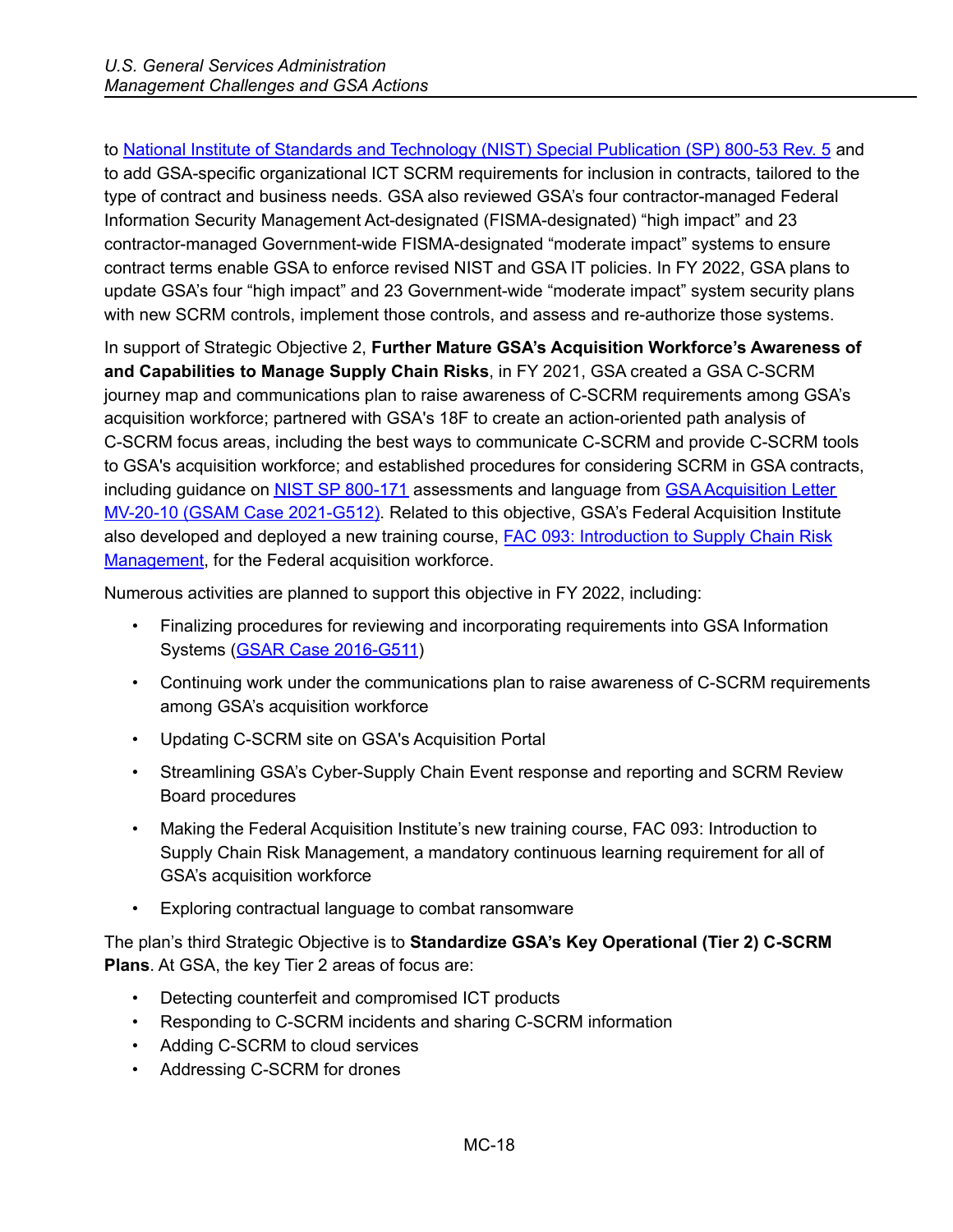To support this objective, GSA piloted a software security testing technique for select software products and shared information with GSA OIG regarding contractors that have repeatedly listed Section 889-prohibited equipment for sale on GSA Advantage. GSA also established policies and procedures for coordinating supply chain incident response for GSA IT and GSA-procured systems and for sharing information with the Federal Acquisition Security Council (GSAM Case [2021-G511\)](https://www.acquisition.gov/archives/change-135-gsam-case-2021-g511); evaluated the results of a vendor risk assessment tool pilot; and extended new strategies to other GSA ICT supply chains, including products, software, systems, and shared services (including cloud offerings). GSA also identified a lead organization to establish necessary C-SCRM controls and flight operation policy for drones used by GSA and issued GSA Order Office of [Administrative](https://www.gsa.gov/directive/gsa-unmanned-aircraft-systems-(uas)-policy) Services (OAS) 5615.1: GSA [Unmanned](https://www.gsa.gov/directive/gsa-unmanned-aircraft-systems-(uas)-policy) Aircraft Systems (UAS) Policy.

In fiscal year 2022, GSA plans to conduct component-level device testing for compromised components or prohibited vendors for five devices (that is, low-level integrity tests to detect counterfeit and compromised ICT products), create a GSA IT knowledge book to assist with intake of GSA Cyber-Supply Chain Event reports, and issue a Senior Procurement Executive memorandum further explaining the GSA acquisition workforce's role in following GSA Order OAS 5615.1: GSA [Unmanned](https://www.gsa.gov/directive/gsa-unmanned-aircraft-systems-(uas)-policy) Aircraft [Systems](https://www.gsa.gov/directive/gsa-unmanned-aircraft-systems-(uas)-policy) (UAS) Policy.

In addition to the efforts under GSA's Enterprise-Level C-SCRM Strategic Plan, GSA also plans to continue supporting the Administration's cybersecurity and supply chain priorities, including the EOs on Improving the Nation's [Cybersecurity](https://www.whitehouse.gov/briefing-room/presidential-actions/2021/05/12/executive-order-on-improving-the-nations-cybersecurity/) and [America's](https://www.whitehouse.gov/briefing-room/presidential-actions/2021/02/24/executive-order-on-americas-supply-chains/) Supply Chains and any new Federal Acquisition Regulations.

### <span id="page-18-0"></span>**Challenge #6: Managing Agency Cybersecurity Risks**

### <span id="page-18-1"></span>**Agency Actions Completed or Planned**

GSA provides safe, healthy, and secure workplaces for Federal employees and visitors. In partnership with the Federal Protective Service (FPS) at the Department of Homeland Security (DHS), GSA is working to evaluate and continuously improve GSA programs related to safety and security in Federal workplaces.

### **GSA Access Cards**

GSA's Office of Mission Assurance is actively working with Service and Staff Offices to ensure all COs and CORs are aware of their responsibilities for collecting expired or terminated GSA access cards and accurately updating the status of their assigned contractors in the GSA Credential and Identity Management System. Since OIG released A190085, GSA's Mismanagement of Contract Employee Access Cards Places GSA Personnel, Federal Property, and Data at Risk, GSA has significantly strengthened controls over the monitoring and collecting of GSA access cards. GSA has also implemented new procedures to automatically notify COs/CORs when a contractor's GSA access card is made inactive and inform COs/CORs of upcoming contract end dates and the need to collect contractor GSA access cards. COs, after performing due diligence, have the authority to begin retrieving outstanding GSA access cards using the following remedies: contractor Performance Assessments, delay of final payment, recommendation to the Agency Suspension and Debarment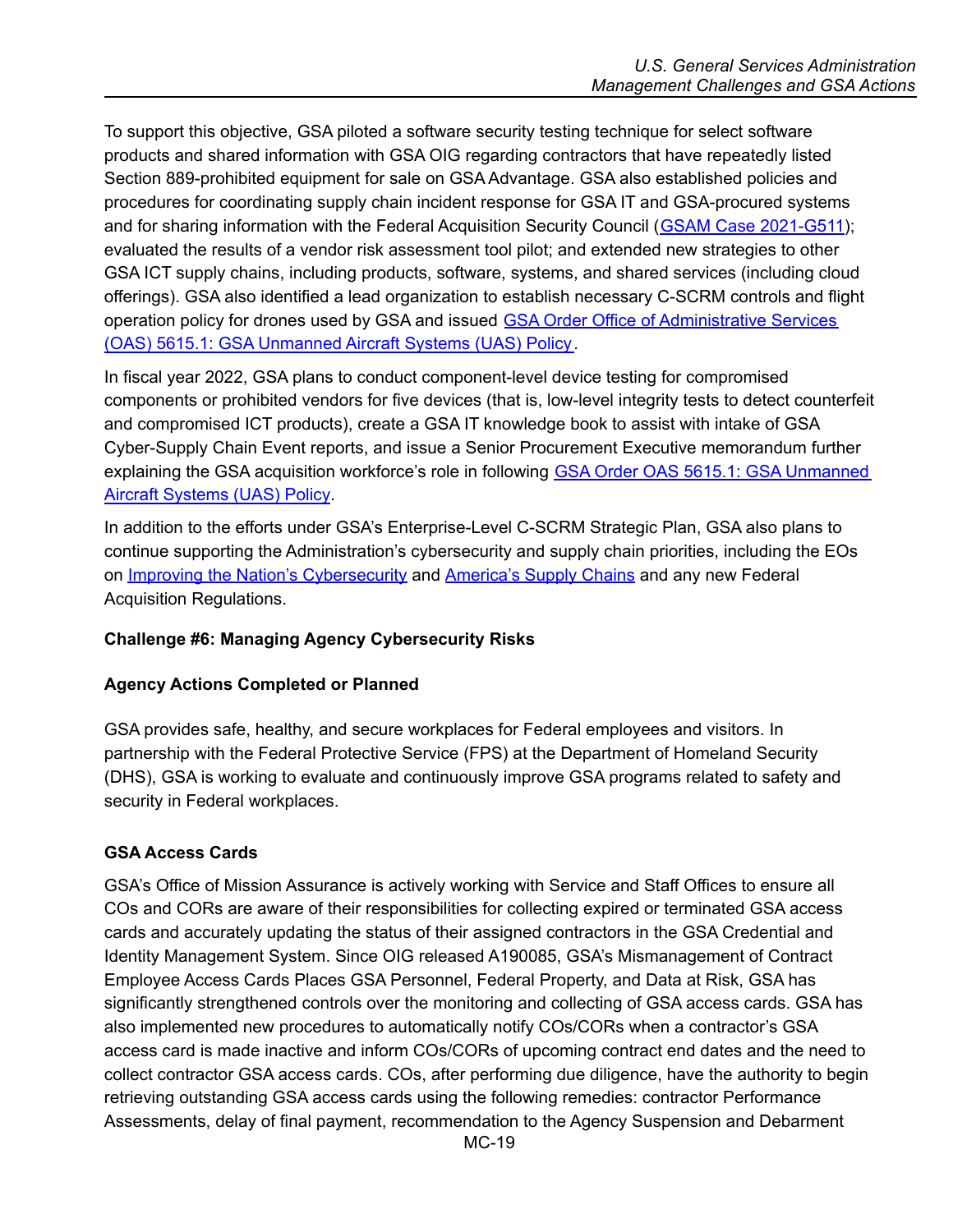Official for consideration of administrative action, and contract termination. When a GSA access card cannot be recovered, despite GSA's efforts to collect the card, COs/CORs are now required to report the issue to FPS.

# **GSA's Enforcement of Security Protocols**

GSA takes seriously its responsibility, in partnership with DHS, for the safety and security at all GSA-controlled facilities. GSA has instituted stronger controls to ensure ongoing attention is given to the safety and security of the referenced high-risk facility. GSA has implemented several reviews of building security including:

- Partnering with the DHS Cybersecurity & Infrastructure Security Agency (CISA) to conduct all-hazards Infrastructure Survey Tool assessment of the building. The CISA facility-specific assessment is being conducted at the request of GSA.
- Conducting a comprehensive operational, infrastructure, fire and life-safety review with future quarterly inspections planned to identify any issues or concerns related to fire and life-safety.
- Partnering with FPS to institute better internal controls, including random quality assurance checks of contract security officer services and a review of security vulnerabilities related to contract guard performance, the video surveillance system, intrusion detection system, entry screening, and other items that require FPS involvement and oversight.

Additionally, GSA has implemented procedures to confirm that future safety and security protocols are followed at this facility, including developing a Facility Security Plan, updating the building Occupant Emergency Plan, and training employees on security procedures. Lastly, GSA has taken administrative actions, including a management review, to address contractor and employee behavior and institute new management of the building.

# **Security at GSA Child Care Centers**

FPS conducted comprehensive assessments to identify security vulnerabilities at each child care center located in a GSA-controlled facility. GSA is coordinating with each Facility Security Committee (FSC) for approval and funding of outstanding countermeasures. GSA is committed to addressing the proposed countermeasures where it is responsible for decision making and funding, and is working with sponsoring agencies to facilitate action to fund and implement upgrades for which they are responsible. If other agencies or FSCs decline to fund a countermeasure, GSA will consider options to mitigate risk, including implementing the countermeasure, relocating a child care center, or closing a child care center.

GSA requested funding as part of its FY 2022 budget to address child care security vulnerabilities. Additionally, GSA issued a memorandum to all PBS Regional Commissioners and Assistant Commissioners in July 2020 providing decision-making guidance to address facility security assessment countermeasures at GSA-controlled facilities with child care centers. GSA also updated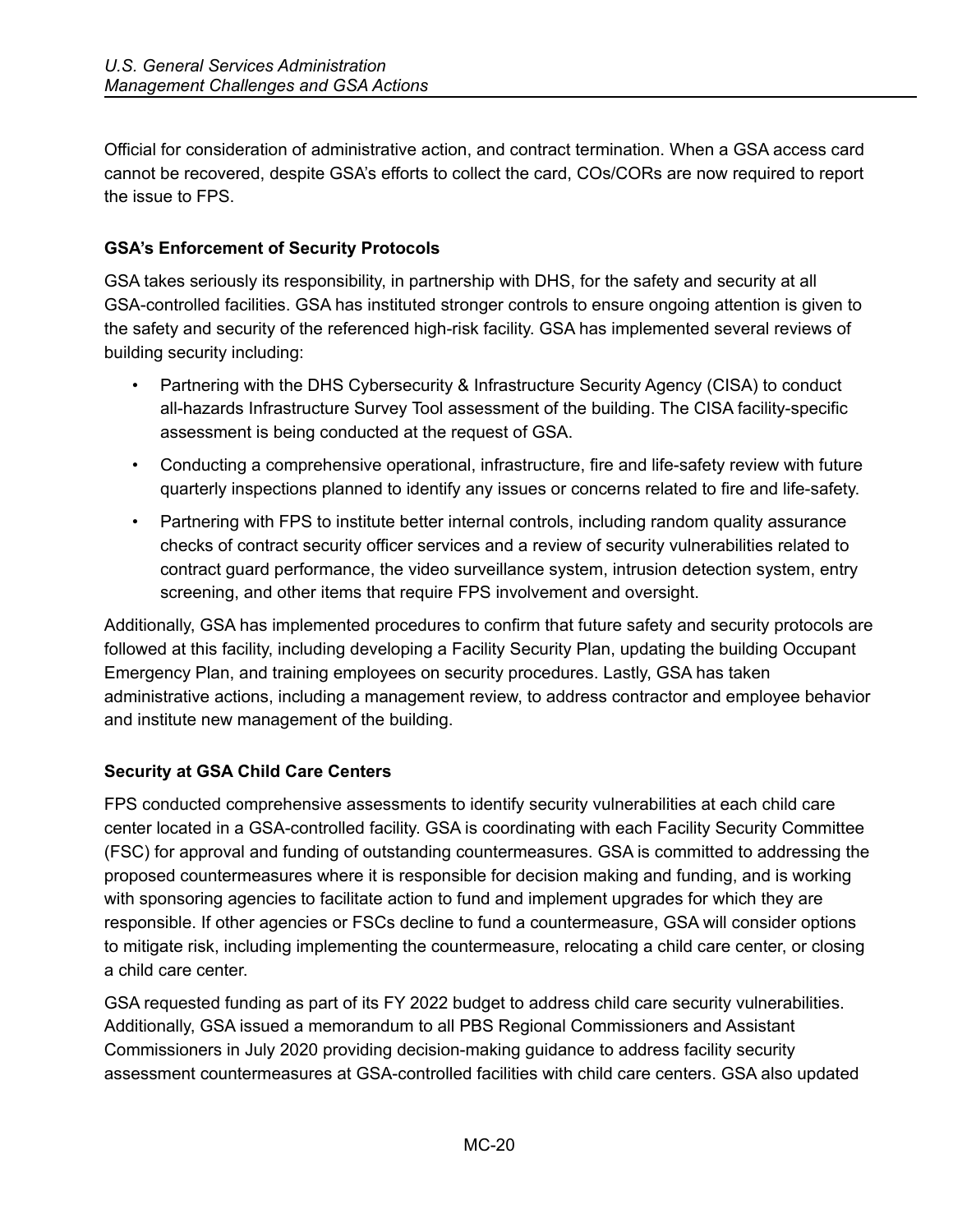child care inspection procedures to assess security equipment and review Facility Security Assessments.

#### <span id="page-20-0"></span>**Challenge #7: Managing Human Capital Efficiently to Accomplish GSA's Mission**

#### <span id="page-20-1"></span>**Agency Actions Completed or Planned**

The Biden-Harris Administration has issued several EOs to fulfill urgent public policy objectives. GSA is fully committed to advancing these important goals and is taking a leadership role in the fight against the COVID-19 pandemic, strengthening the economy by maximizing purchases of American-made products, addressing the climate crisis by reducing the federal carbon footprint, and advancing equity through our high-impact services to the rest of government and to the American people. GSA will continue to fully support these public policy objectives within a framework including satisfying customers' mission needs, best value optimized acquisitions, business integrity, and fairness and openness. GSA recognizes the challenge and will continue to implement all of the EOs with these perspectives in mind.

## **EO 13985 – Advancing Racial Equity and Support for Underserved Communities Through the Federal Government**

Through the issuance of EO 13985 and related policies, the Biden-Harris Administration seeks to advance its priority of investing in our country and historically underserved communities by creating good jobs, lowering costs that hold back families, and building an economy of the future that works for everyone. GSA plays an important role in implementing this policy priority, especially through:

- FAS's work to advance innovations that help Small Disadvantaged Businesses (SDBs) gain better access and find more success in federal contracting vehicles;
- OGP's work with the Domestic Policy Council (DPC), OMB, and other federal agencies to examine whole-of-government pathways to improve equity in procurement policy and practices;
- The Office of Small Disadvantaged Business Utilization (OSDBU) work on engaging stakeholders and providing training opportunities for SDBs, underserved business communities, and the acquisition workforce to advance equity in procurement.

### **EO 14005 – Ensuring the Future Is Made in All of America by All of America's Workers**

Through issuance of EO 14005 and related policies, the Biden-Harris Administration seeks to advance its priority of ensuring that when the government spends American taxpayers' dollars, it supports American workers and businesses. GSA plays an important role in implementing this policy priority, especially through:

• OGP's role on the Federal Acquisition Regulatory Council to set government-wide policy for acquisitions across the executive branch to ensure compliance with this EO;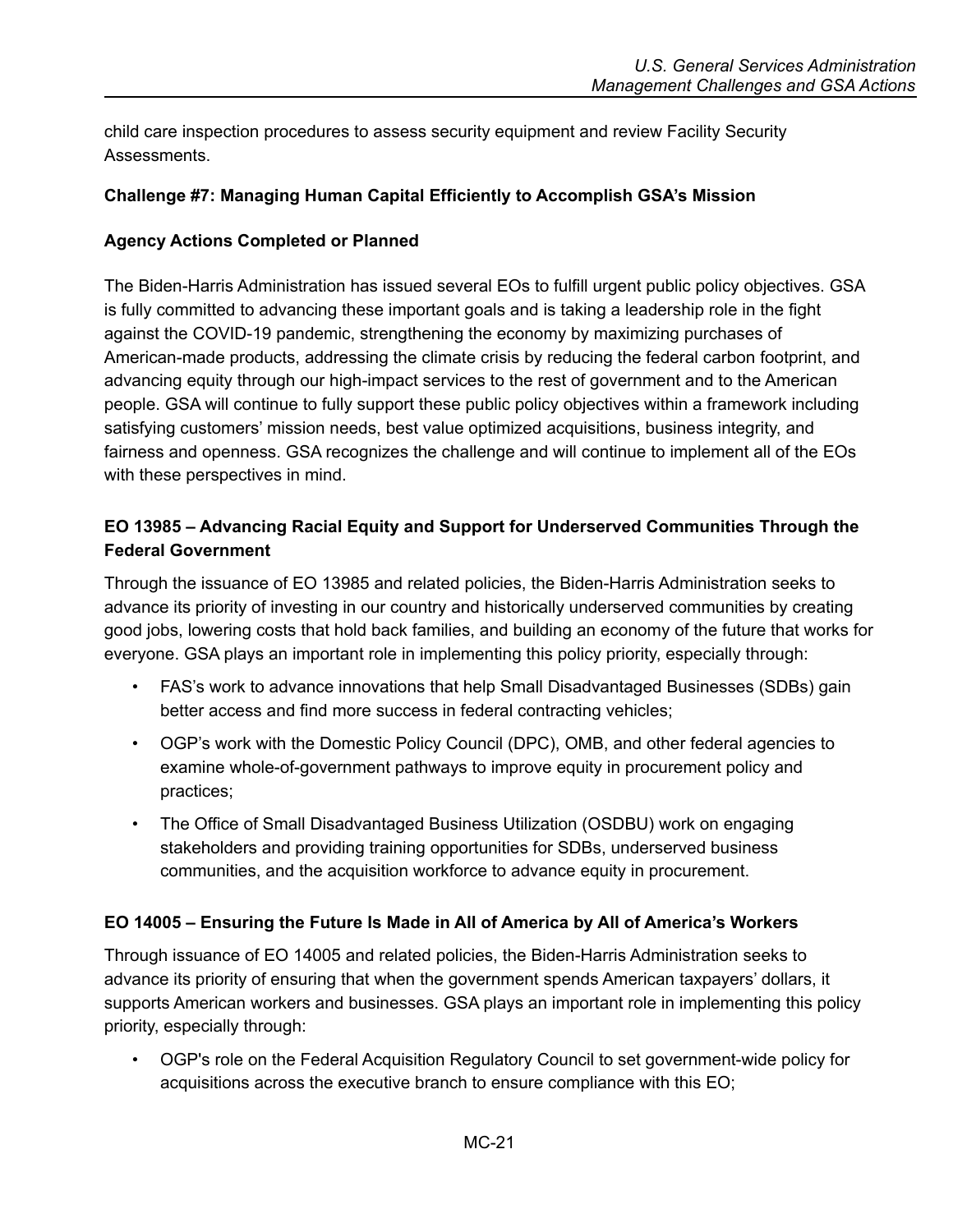- FAS's work with OMB to develop a public website to provide transparency around proposed waivers and waivers granted by agencies regarding Made in America Laws as defined in the EO; and
- FAS's work to ensure that the agency's acquisition vehicles comply with requirements in the EO through both training and enabling compliance through easy-to-use tooling for COs.

# **EO 14008 – Tackling the Climate Crisis at Home and Abroad**

Through the issuance of EO 14008, the Biden-Harris Administration seeks to advance its priority of confronting the climate crisis by increasing resilience to the impacts of climate change and building a clean energy future.

- GSA is ensuring the review of the progress made towards the goals and the development of any necessary guidance needed. GSA has established an enterprise-wide approach for climate actions and fosters collaboration and information sharing in order to execute agency climate deliverables and goals.
- GSA will aggregate the demand for Zero Emission Vehicles (ZEV) and work to achieve favorable pricing and alignment with market availability of makes and models. GSA is also engaging with industry on the latest technologies available for Electric Vehicle Supply Equipment (EVSE) to help streamline the procurement process to help agencies get what they need to meet EVSE requirements to deploy ZEVs.
- GSA is committed to monitoring the long-term performance of building improvements by using both internal measures and industry wide metrics. GSA centrally tracks and manages sustainable buildings at both the national and regional levels.

GSA continues to explore additional avenues for implementing these Biden-Harris Administration policy priorities.

### <span id="page-21-0"></span>**Challenge #8: Safeguarding Federal Facilities and Providing a Secure Work Environment**

### <span id="page-21-1"></span>**Agency Actions Completed or Planned**

### **GSA faces significant challenges responding to the ongoing COVID-19 pandemic.**

GSA considers the health and safety of occupants in GSA-controlled space as its highest priority. GSA facilities have largely remained open for agencies to conduct mission-critical work, and GSA has adapted its processes and policies to be in alignment with the Centers for Disease Control and Prevention (CDC). Since the first COVID-19 incident in GSA-controlled space was reported on March 9, 2020, GSA has responded to over 18,000 COVID-19 incidents across more than 900 Federally owned and 2,300 leased facilities. GSA follows and implements guidelines issued by the CDC, the Occupational Safety and Health Administration and the Safer Federal Workforce Task Force to mitigate COVID-19 risks for building occupants.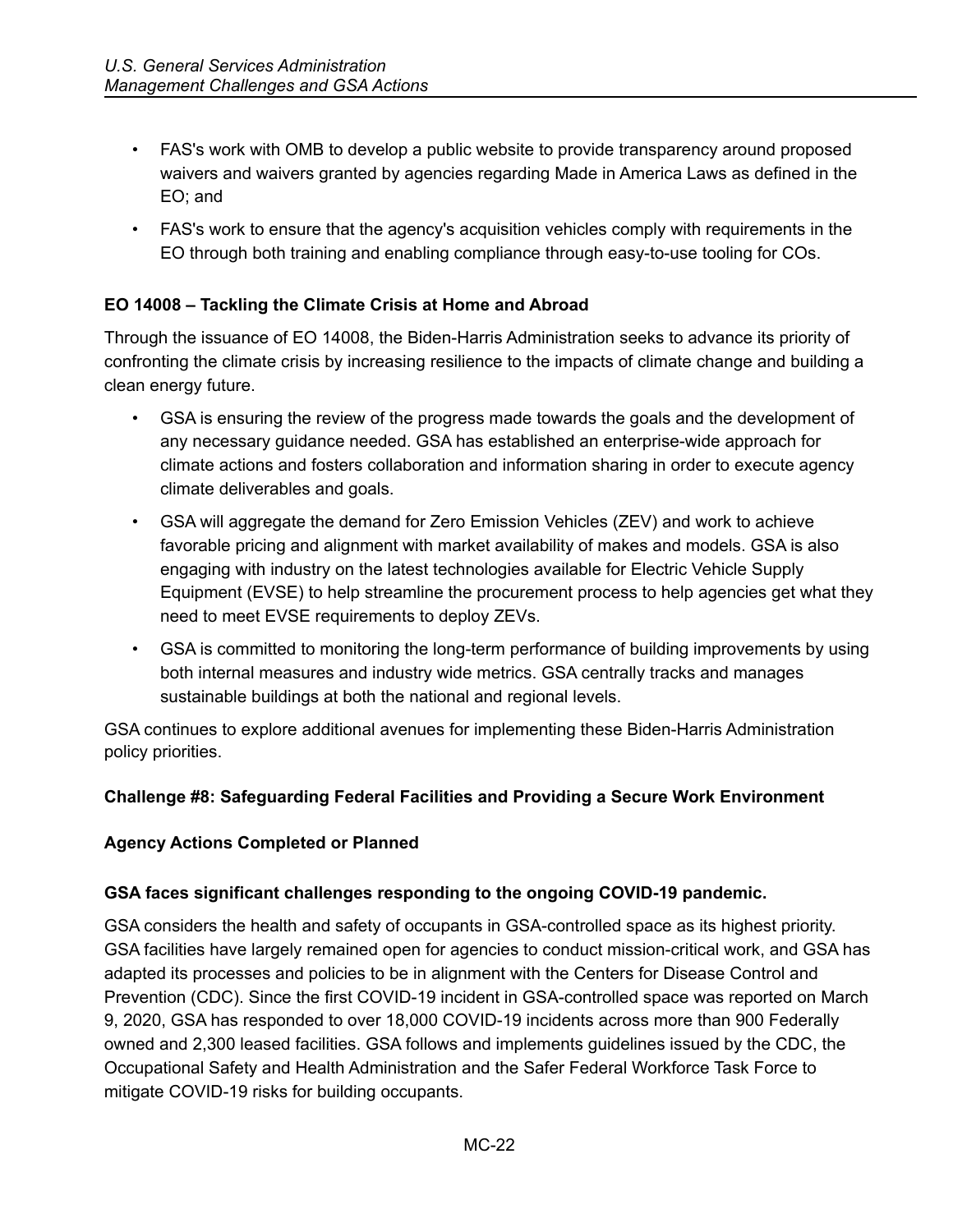GSA has taken aggressive steps to keep employees who work in GSA-controlled spaces safe. For example, at the onset of the pandemic, GSA updated custodial contracts to clean and disinfect Federal workplaces in accordance with CDC guidelines and has continued to update those contracts as those guidelines have changed over time. GSA also adjusted its heating, ventilation and air conditioning (HVAC) operations to increase ventilation and improve air filtration. The agency has modified more than 4,500 lease agreements to account for more stringent cleaning requirements. GSA has procured supplies, such as hand sanitizer, cleaning and disinfecting solutions, and personal protection equipment, to equip our contractor partners with the required items to best manage and mitigate the spread of COVID-19, and to provide all individuals using and occupying GSA-controlled space with access to a safe and healthy space and work environment. The agency has prioritized daily cleaning and, as necessary, disinfection; provided a notifications process for suspected or confirmed COVID incidences; promoted proper hygiene practices; provided appropriate facility signage; and required physical distancing and the wearing of masks, in accordance with CDC guidance.

### **Implementing Guidance for GSA Facilities to Return to Work**

GSA co-chairs the Safer Federal Workforce Task Force, created by EO 13991 on Protecting the Federal Workforce and Requiring Mask-Wearing (January 20, 2021), with OMB and the Office of Personnel Management. GSA continues to implement the Task Force's guidance for our Federally owned and leased facilities under the agency's jurisdiction, custody, or control. This [guidance](https://www.gsa.gov/cdnstatic/508_2021_10_08_GSA_Strategy_Book_7_0.pdf) includes COVID-19 vaccination requirements for executive branch employees and covered contractor employees, which GSA is in the process of implementing. GSA is working with client agencies to determine what impact the pandemic will have on their long-term space needs.

A crucial aspect of a successful return to the office is engaging the entire organization in the workplace change. GSA developed the Activity Based Planning [publication](https://www.gsa.gov/cdnstatic/GSA%20Workplace%20Matters%20ABP%20(FINAL%20-%20508%20Compliant).pdf) to assist agencies with their return to the workplace planning efforts, which describes research tools, such as surveys and focus groups, for understanding workforce and workplace factors, as well as workplace engagement processes that Federal agencies can use to achieve meaningful workplace change. As with the [Safer](https://www.gsa.gov/cdnstatic/508_2021_10_08_GSA_Strategy_Book_7_0.pdf) [Workplace](https://www.gsa.gov/cdnstatic/508_2021_10_08_GSA_Strategy_Book_7_0.pdf) Strategy Book, GSA's workplace engagement approaches and tools are continually updated in response to changing conditions. In the current pandemic environment, it includes a thorough assessment of critical hybrid workforce drivers through the Workplace 2030 project.

### **Effective Communication and Response for COVID-19 Incidents**

GSA follows CDC guidelines and appreciates the work of OIG to evaluate GSA's actions. In response to the OIG audit, GSA took immediate action, including implementing new policies, strengthening internal controls, and providing additional training to employees.

As a result of the audit, GSA:

• Revised the notification process for COVID-19 incidents to articulate occupant agency responsibilities clearly, and made occupant agency points of contact aware of those responsibilities.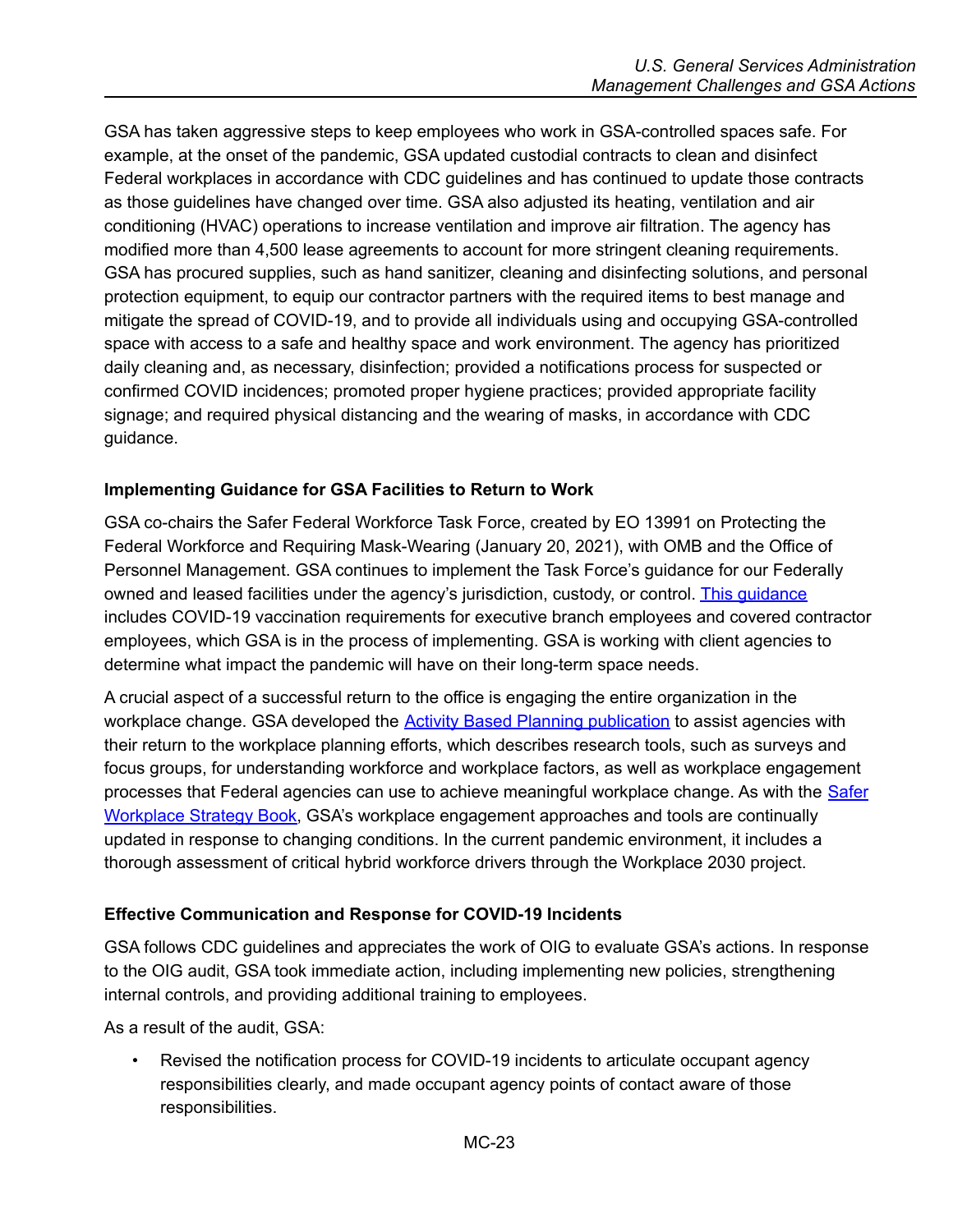- Implemented a new process for reporting, tracking, and closing COVID-19 incidents in GSA-controlled facilities.
- Published inspection checklists for Federally owned and leased facilities, for mandatory use when inspecting cleaning and disinfection after a COVID-19 incident.
- Directed our facility managers to review the custodial contractor's Pandemic Plan and Quality Control Plan to verify those plans meet new contract requirements for cleaning and disinfection. If the plans were not adequate, facility managers were directed to inform the vendor that the plan needed to be revised and work with the vendor until the plans were acceptable. Once those plans were accepted, facility managers were directed to review the Government's Quality Assurance and Surveillance Plan and make any necessary adjustments.
- Published step-by-step incident management procedures for use by facility managers and lease administration managers.

### **Ventilation and Air Filtration**

In response to the pandemic, GSA has adjusted its HVAC operations to increase ventilation and improve air filtration. Air filtration has been evaluated; air filters have been improved to higher MERV ratings to the extent possible without reducing air flow and ventilation; and filter banks have been sealed to prevent air from bypassing the filters. HVAC now runs 2 hours before and 2 hours after occupancy hours, providing additional ventilation. Ventilation has been increased, where possible, and demand-controlled ventilation, which reduces ventilation proportional to the building occupancy, has been turned off, so that the ventilation operates at the maximum level. Additionally, GSA is using a portion of the funds appropriated to the FBF by the Coronavirus Aid, Relief, and Economic Security Act (P.L. 116-136, 134 Stat. 281,531) to make HVAC enhancements at the facilities where they are most needed.

The CDC filtration requirements of the April 7, 2021, COVID-19 Employer [Information](https://www.cdc.gov/coronavirus/2019-ncov/community/office-buildings.html) for Office [Buildings,](https://www.cdc.gov/coronavirus/2019-ncov/community/office-buildings.html) stated, as follows: "Improve central air filtration:

- Increase air filtration to as high as possible without significantly diminishing design airflow.
- Inspect filter housing and racks to ensure appropriate filter fit and check for ways to minimize filter bypass."

CDC calls for improvements in filtration performance to the extent possible with the existing HVAC systems, not to any specific minimum level of filtration efficiency.

### **Water Quality**

GSA fully recognizes the potential risks from consuming drinking water from infrequently used plumbing systems or in buildings experiencing long periods of low or no occupancy. After consulting with drinking water experts at the U.S. Environmental Protection Agency (EPA), GSA issued drinking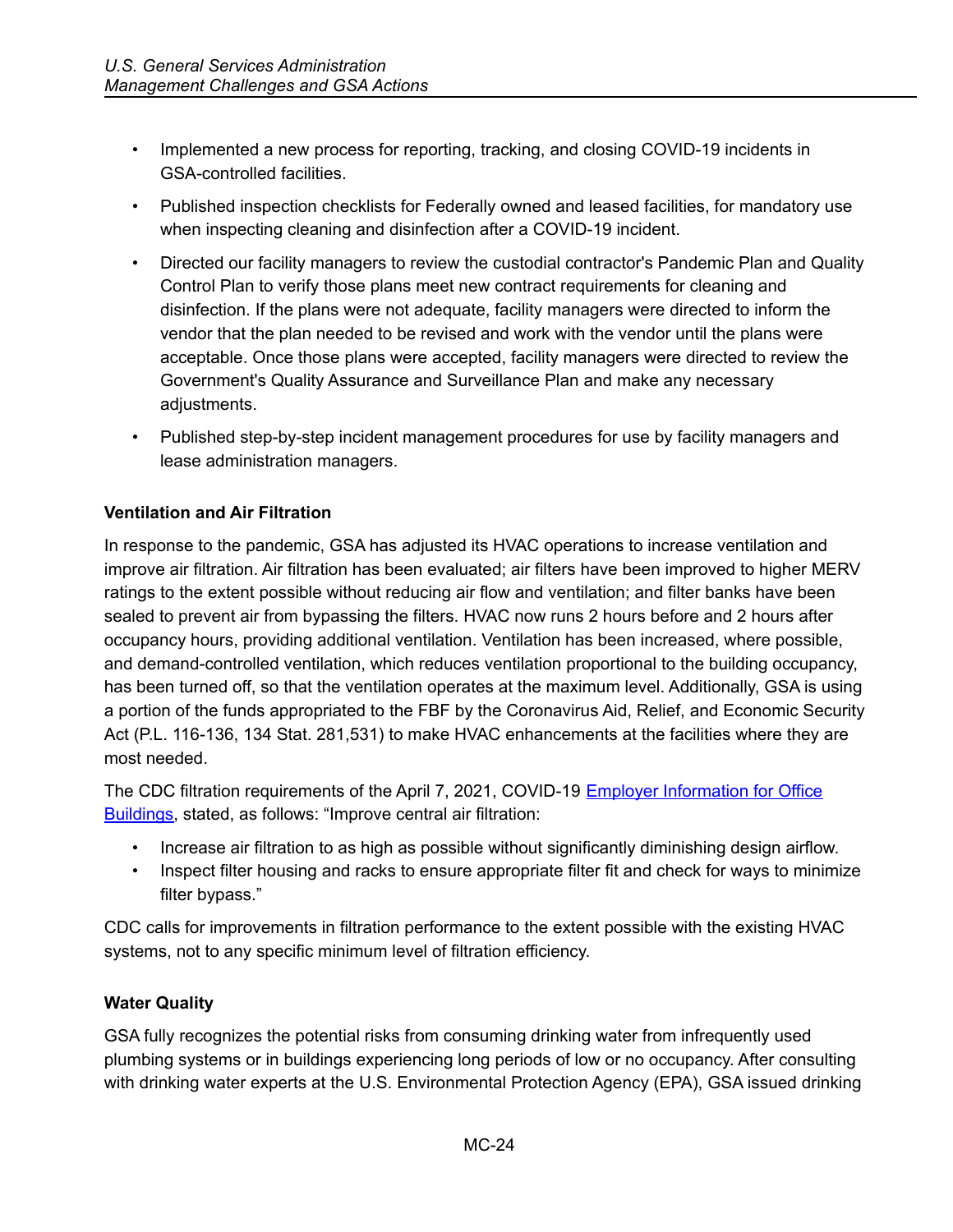water guidance that addresses the issues recognized by CDC. The guidance for Federally owned facilities, issued in May 2020 and updated in October 2020, requires weekly flushing of all drinking water plumbing systems. Testing for hot water temperature and chlorine treatment levels are conducted to verify that the flushing is maintaining fresh water throughout the buildings. The required flushing and testing protocol will continue until agencies re-enter the buildings and water usage returns to pre-pandemic levels. Flushing and testing will be slowly tapered for instances where building re-entry is gradual.

GSA also sent advisory communication to lessors advising them to follow CDC and EPA guidance for maintaining fresh water in their leased buildings during low occupancy at the same time the guidance for Federally owned facilities was issued.